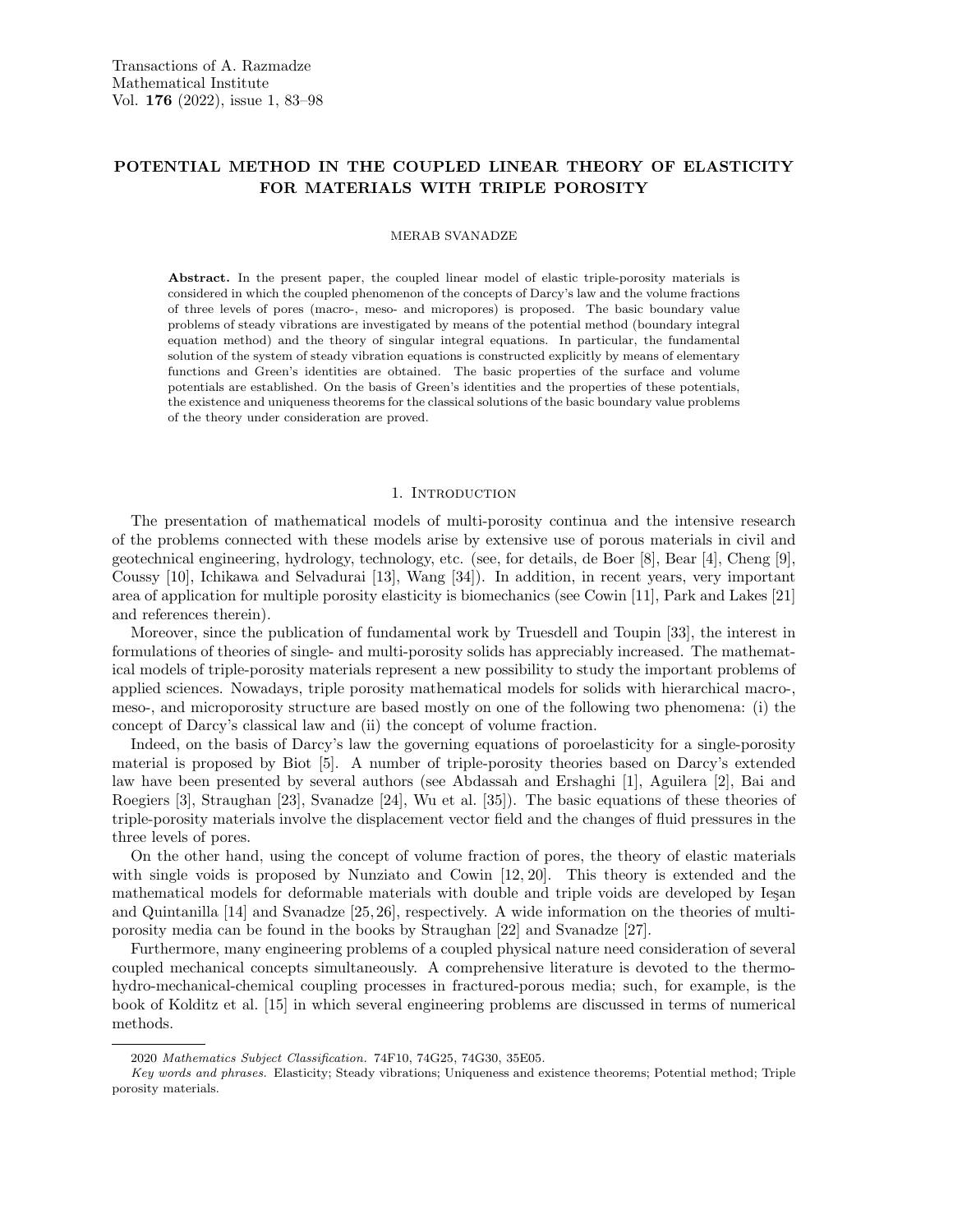#### 84 M. SVANADZE

Recently, Svanadze [28,29] introduced the linear models of elasticity and thermoelasticity for singleporosity materials in which the coupled phenomenon of the concepts of Darcy's law and the volume fraction of pore network is considered. The basic boundary value problems (BVPs) of steady vibrations in the quasi-static case of these models are studied by Bitsadze [6, 7] and Mikelashvili [17, 18]. More recently, this coupled phenomenon is extended to double-porosity elastic materials [30], viscoelastic solids with single and double porosities [31, 32].

In the present paper, the coupled linear model of elastic triple-porosity materials is considered in which the coupled phenomenon of the concepts of Darcy's law and the volume fractions of three levels of pores (macro-, meso- and micropores) is proposed.

This work is organized as follows. In Section 2, the system of governing equations of steady vibrations in the coupled linear theory of elastic triple-porosity materials is presented. In Section 3, the fundamental solution of this system of equations is constructed explicitly by means of elementary functions, and its basic properties are established. In Section 4, the radiation conditions are given and the basic BVPs of steady vibrations are formulated. In Section 5, Green's identities are obtained and the basic properties of the surface (single-layer and double-layer) and volume potentials are established. Finally, in Sections 6 and 7, on the basis of Green's identities and the properties of these potentials, the uniqueness and existence theorems for the classical solutions of the BVPs of steady vibrations are proved, respectively.

### 2. Basic Equations

In what follows, we consider an isotropic and homogeneous elastic solid with macro-, meso- and microporosity (first, second and third porosity) structure that occupies the region  $\Omega$  of the Euclidean three-dimensional space  $\mathbb{R}^3$ . Let  $\mathbf{u} = (u_1, u_2, u_3)$  be the displacement vector of a solid elastic skeleton,  $\varphi_l(\mathbf{x})$  and  $p_l(\mathbf{x})$  be the changes of the volume fraction and the fluid pressure from the reference configuration for *l*-th pore network, respectively  $(l = 1, 2, 3 \text{ and } \mathbf{x} = (x_1, x_2, x_3) \in \mathbb{R}^3$ . We assume that repeated indices are summed over the range (1,2,3) and subscripts preceded by a comma denote partial differentiation with respect to the corresponding Cartesian coordinates.

Following Svanadze [30], the set of field equations of steady vibrations in the coupled linear theory of elastic triple-porosity materials consists of the following equations:

1. Equations of steady vibrations

$$
t_{lj,j} + \rho \omega^2 u_l = -\rho F_l^{(1)},
$$
  
\n
$$
\sigma_{j,j}^{(l)} + \xi^{(l)} + \rho_l \omega^2 \varphi_l = -\rho F_l^{(2)} \quad \text{(no sum by } l);
$$
\n(1)

2. Constitutive equations

$$
t_{lj} = 2\mu e_{lj} + \lambda e_{rr}\delta_{lj} + (b_r\varphi_r - \beta_r p_r)\delta_{lj}, \quad \sigma_j^{(l)} = a_{lr}\varphi_{r,j};
$$
\n(2)

3. Equations of fluid mass conservation

$$
v_{j,j}^{(l)} - i\omega(\zeta_l + \beta_l e_{jj}) + d_l = 0;
$$
\n<sup>(3)</sup>

4. Darcy's extended law

$$
\mathbf{v}^{(l)} = -\frac{\kappa_{lj}}{\mu'} \nabla p_j - \hat{\mathbf{s}}^{(l)}.
$$
\n(4)

Here,  $t_{lj}$  is the component of total stress tensor,  $\mathbf{F}^{(1)} = (F_1^{(1)}, F_2^{(1)}, F_3^{(1)})$  is the body force per unit mass,  $\rho$  is the reference mass density,  $\rho > 0$ ;  $\sigma_j^{(l)}$  and  $\rho_l$  are the component of the equilibrated stress and the coefficient of the equilibrated inertia for *l*-th pore network, respectively;  $\rho_l > 0$ ,  $\mathbf{F}^{(2)} = (F_1^{(2)}, F_2^{(2)}, F_3^{(2)})$  is the extrinsic equilibrated body force per unit mass associated with the pore networks;  $\hat{\mathbf{s}}^{(l)} = \rho_{l+3} \mathbf{s}^{(l)}$  (no sum),  $\rho_{l+3}$  and  $\mathbf{s}^{(l)}$  are the density of a fluid and the external forces (such as gravity) for the *l*-th pore phase, respectively;  $\mu'$  is the fluid viscosity and  $\kappa_{lj}$  is the macroscopic intrinsic permeability associated with the three pore systems;  $e_{lj}$  is the component of the strain tensor,

$$
e_{lj} = \frac{1}{2}(u_{l,j} + u_{j,l}),
$$
\n(5)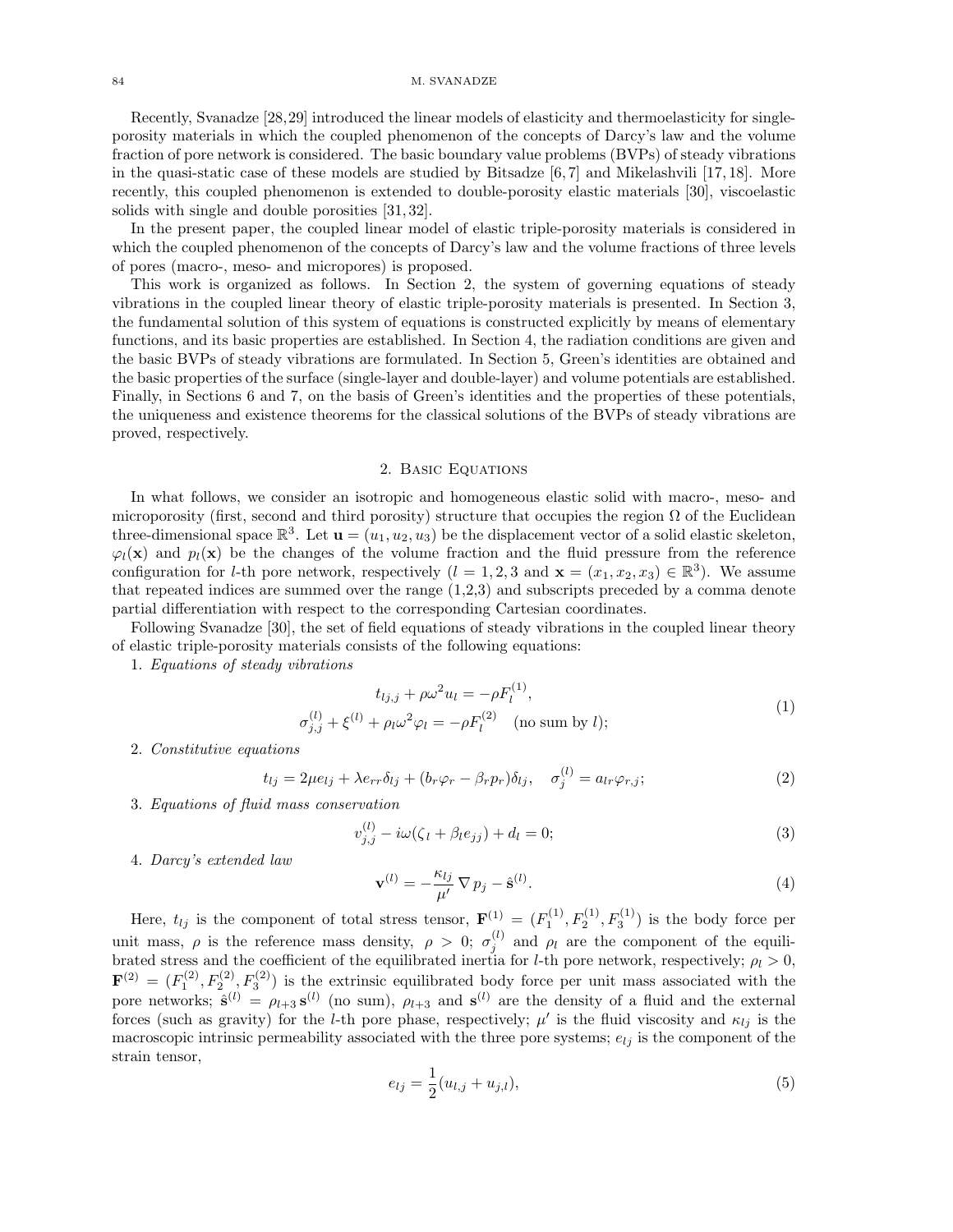the function  $\xi^{(l)}$  is the intrinsic equilibrated body force for the *l*-th pore phase and defined by

$$
\xi^{(l)} = -b_l e_{rr} - c_{lj} \varphi_j + m_{lj} p_j; \qquad (6)
$$

 $\mathbf{v}^{(l)}=(v_1^{(l)},v_2^{(l)},v_3^{(l)})$  is the fluid flux vector for the *l*-th pore network,  $\beta_l$  is the effective stress parameter,

$$
d_l = \sum_{j=1;\,j\neq l}^{3} \gamma_{l+j-2} (p_l - p_j), \tag{7}
$$

 $\gamma_l$  is the internal transport coefficient (leakage parameter) corresponding to a fluid transfer rate respecting the intensity of flow between the pore phases,  $\gamma_l \geq 0$ ;  $\zeta_l$  is the increment of fluid (volumetric strain) in the l-th pore phase and defined by

$$
\zeta_l = \alpha_{lj} p_j + m_{lj} \varphi_j,\tag{8}
$$

 $\alpha_{lj}$  is the cross-coupling compressibility for a fluid flow at the interface between the three pore systems and measures the compressibility of pore systems,  $\lambda$  and  $\mu$  are the Lamé constants,  $\delta_{lj}$  is the Kronecker delta,  $m_{lj}$  is the coefficient of cross-correlation term,  $m_{lj} = m_{jl}$ ,  $\omega$  is the oscillation frequency,  $\omega > 0$ ,  $c_{lj}$  is the constitutive constant and  $l, j = 1, 2, 3$ .

Substituting equations (2),  $(4)$ – $(8)$  into (1) and (3), we get the following system of equations of steady vibrations in the coupled linear theory of elastic triple-porosity materials expressed in terms of the displacement vector **u**, the changes of volume fractions vector  $\varphi = (\varphi_1, \varphi_2, \varphi_3)$  and the changes of fluid pressures vector  $\mathbf{p} = (p_1, p_2, p_3)$ :

$$
(\mu \Delta + \rho \omega^2) u_l + (\lambda + \mu) u_{j,lj} + b_j \varphi_{j,l} - \beta_j p_{j,l} = -\rho F_l^{(1)},
$$
  
\n
$$
(a_{lj} \Delta + c'_{lj}) \varphi_j - b_l u_{j,j} + m_{lj} p_j = -\rho F_l^{(2)},
$$
  
\n
$$
(k_{lj} \Delta + \alpha'_{lj}) p_j + \beta'_l u_{j,j} + m'_{lj} \varphi_j = -\text{div } \hat{\mathbf{s}}^{(l)},
$$
\n(9)

where  $\Delta$  denotes the Laplace operator,  $c'_{lj} = \rho_l \omega^2 \delta_{lj} - c_{lj}$  (no sum),  $\alpha'_{lj} = i \omega \alpha_{lj} - d_{lj}$ ,  $\beta'_{l} = i \omega \beta_{l}$ ,  $m'_{lj} = i \omega m_{lj}, l, j = 1, 2, 3$  and

$$
d_{11} = \gamma_1 + \gamma_2, \quad d_{22} = \gamma_1 + \gamma_3, \quad d_{33} = \gamma_2 + \gamma_3,
$$
  

$$
d_{12} = d_{21} = -\gamma_1, \quad d_{13} = d_{31} = -\gamma_2, \quad d_{23} = d_{32} = -\gamma_3.
$$

Further, we introduce the matrix differential operator  $\mathbf{A}(\mathbf{D}_{\mathbf{x}}) = (A_{lj}(\mathbf{D}_{\mathbf{x}}))_{9 \times 9}$ , where

$$
A_{lj}(\mathbf{D}_{\mathbf{x}}) = (\mu \Delta + \rho \omega^2) \delta_{lj} + (\lambda + \mu) \frac{\partial^2}{\partial x_l \partial x_j}, \quad A_{l;j+3}(\mathbf{D}_{\mathbf{x}}) = b_j \frac{\partial}{\partial x_l},
$$
  
\n
$$
A_{l;j+6}(\mathbf{D}_{\mathbf{x}}) = -\beta_j \frac{\partial}{\partial x_l}, \quad A_{l+3;j}(\mathbf{D}_{\mathbf{x}}) = -b_l \frac{\partial}{\partial x_j}, \quad A_{l+3;j+3}(\mathbf{D}_{\mathbf{x}}) = a_{lj}\Delta + c'_{lj},
$$
  
\n
$$
A_{l+3;j+6}(\mathbf{D}_{\mathbf{x}}) = m_{lj}, \quad A_{l+6;j}(\mathbf{D}_{\mathbf{x}}) = \beta'_l \frac{\partial}{\partial x_j}, \quad A_{l+6;j+3}(\mathbf{D}_{\mathbf{x}}) = m'_{lj},
$$
  
\n
$$
A_{l+6;j+6}(\mathbf{D}_{\mathbf{x}}) = k_{lj}\Delta + \alpha'_{lj}, \quad \mathbf{D}_{\mathbf{x}} = \left(\frac{\partial}{\partial x_1}, \frac{\partial}{\partial x_2}, \frac{\partial}{\partial x_3}\right), \quad l, j = 1, 2, 3.
$$

Then the system (9) can be written as

$$
\mathbf{A}(\mathbf{D}_{\mathbf{x}})\mathbf{U}(\mathbf{x}) = \mathbf{F}(\mathbf{x}),\tag{10}
$$

where  $\mathbf{U} = (\mathbf{u}, \boldsymbol{\varphi}, \mathbf{p})$  and  $\mathbf{F} = (-\rho \mathbf{F}^{(1)}, -\rho \mathbf{F}^{(2)}, -\text{div}\,\hat{\mathbf{s}}^{(1)}, -\text{div}\,\hat{\mathbf{s}}^{(2)}, -\text{div}\,\hat{\mathbf{s}}^{(3)})$  are nine-component vector functions.

The goal of this paper is to establish the existence and uniqueness theorems for classical solutions of the BVPs of system (9). For this reason, in the next sections, the fundamental solution of system (9) is constructed explicitly by means of elementary functions, Green's identities are obtained and the potentials are introduced.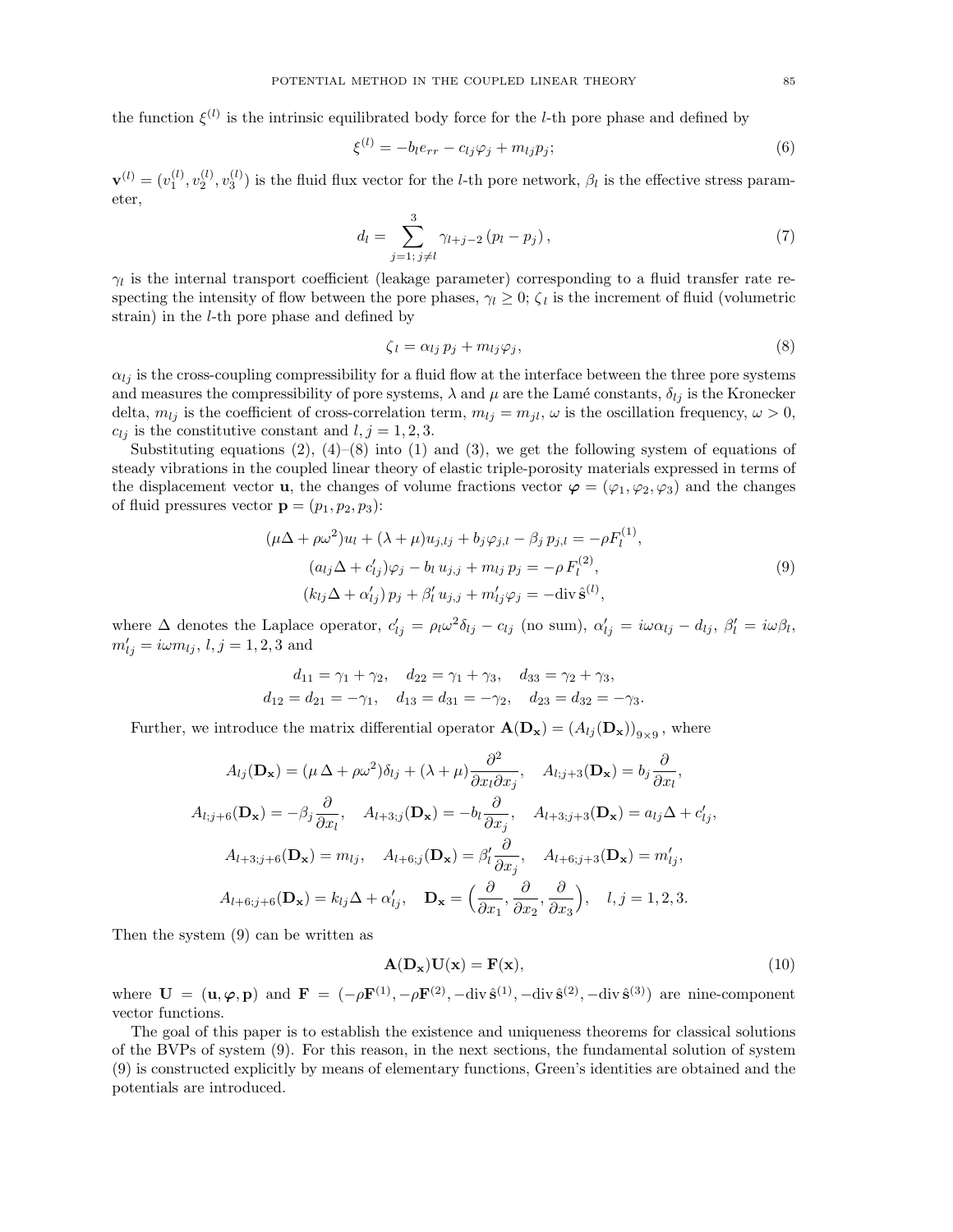### 86 M. SVANADZE

# 3. Fundamental Solution

Let  $\tau_1^2, \tau_2^2, \ldots, \tau_7^2$  be the roots of algebraic equation  $\Lambda_1(-\xi) = 0$  (with respect to  $\xi$ ), where

$$
\Lambda_1(\Delta) = \frac{1}{\mu_0 a_0 k_0} \det \mathbf{M}(\Delta) = \prod_{j=1}^7 (\Delta + \tau_j^2),
$$

 $\mu_0 = \lambda + 2\mu$ ,  $a_0 = \det(a_{lj})_{3\times 3}$ ,  $k_0 = \det(k_{lj})_{3\times 3}$  and

$$
\mathbf{M}(\Delta) = (M_{lj}(\Delta)_{7 \times 7}, \quad M_{11}(\Delta) = \mu_0 \Delta + \rho \omega^2, \quad M_{1;j+1}(\Delta) = -b_j \Delta, M_{1;j+4}(\Delta) = \beta'_j \Delta, \quad M_{l+1;1}(\Delta) = b_l, \quad M_{l+1;j+1}(\Delta) = a_{lj} \Delta + c'_{lj}, M_{l+1;j+4}(\Delta) = m'_{lj}, \quad M_{l+4;1}(\Delta) = -\beta_l, \quad M_{l+4;j+1}(\Delta) = m_{lj}, M_{l+4;j+4}(\Delta) = k_{lj} \Delta + c'_{lj}, \quad l, j = 1, 2, 3.
$$

We assume that the values  $\tau_1^2, \tau_2^2, \ldots, \tau_8^2$  are distinct and different from zero, where  $\tau_8^2$  =  $\rho\omega^2$  $\frac{\infty}{\mu}$ . Let us introduce the following notation:

a)

$$
\mathbf{N}(\mathbf{D}_{\mathbf{x}}) = (N_{lj}(\mathbf{D}_{\mathbf{x}}))_{9 \times 9}, \quad N_{lj}(\mathbf{D}_{\mathbf{x}}) = \frac{1}{\mu} \Lambda_1(\Delta) \delta_{lj} + n_{11}(\Delta) \frac{\partial^2}{\partial x_l \partial x_j},
$$

$$
N_{l;r+2}(\mathbf{D}_{\mathbf{x}}) = n_{1r}(\Delta) \frac{\partial}{\partial x_l}, \quad N_{r+2;l}(\mathbf{D}_{\mathbf{x}}) = n_{r1}(\Delta) \frac{\partial}{\partial x_l},
$$

$$
N_{r+2;s+2}(\mathbf{D}_{\mathbf{x}}) = n_{rs}(\Delta), \quad l, j = 1, 2, 3, \quad r, s = 2, 3, ..., 7,
$$

$$
(11)
$$

where

$$
n_{j1}(\Delta) = -\frac{1}{\mu\mu_0 a_0 k_0} \left[ (\lambda + \mu) M_{j1}^*(\Delta) - b_r M_{j,r+1}^*(\Delta) + \beta'_r M_{j,l+4}^*(\Delta) \right],
$$
  

$$
n_{jl}(\Delta) = \frac{1}{\mu_0 a_0 k_0} M_{jl}^*(\Delta), \quad l = 2, 3, ..., 7, \quad j = 1, 2, ..., 7,
$$

and  $M_{lj}^*$  is the cofactor of the element  $M_{lj}$  of matrix **M**. b)

$$
\Phi(\mathbf{x}) = (\Phi_{lr}(\mathbf{x}))_{9 \times 9}, \quad \Phi_{11}(\mathbf{x}) = \Phi_{22}(\mathbf{x}) = \Phi_{33}(\mathbf{x}) = \sum_{j=1}^{8} \eta_{2j} \gamma^{(j)}(\mathbf{x}),
$$

$$
\Phi_{44}(\mathbf{x}) = \Phi_{55}(\mathbf{x}) = \dots = \Phi_{99}(\mathbf{x}) = \sum_{j=1}^{7} \eta_{1j} \gamma^{(j)}(\mathbf{x}),
$$

$$
\Phi_{lr}(\mathbf{x}) = 0, \quad l \neq r, \quad l, r = 1, 2, \dots, 9,
$$
(12)

where

$$
\gamma^{(j)}(\mathbf{x}) = -\frac{e^{i\tau_j|\mathbf{x}|}}{4\pi|\mathbf{x}|}\tag{13}
$$

and

$$
\eta_{1s} = \prod_{l=1, l \neq s}^{7} (\tau_l^2 - \tau_s^2)^{-1}, \quad \eta_{2m} = \prod_{l=1, l \neq m}^{8} (\tau_l^2 - \tau_m^2)^{-1},
$$

$$
s = 1, 2, \dots, 7, \quad j, m = 1, 2, \dots, 8.
$$

$$
s=1,2,\ldots, l, \quad j,m=1,2,\ldots, l
$$

By a direct calculation, we obtain the following results.

### Theorem 1. If

$$
ka_0\mu\mu_0 \neq 0,\tag{14}
$$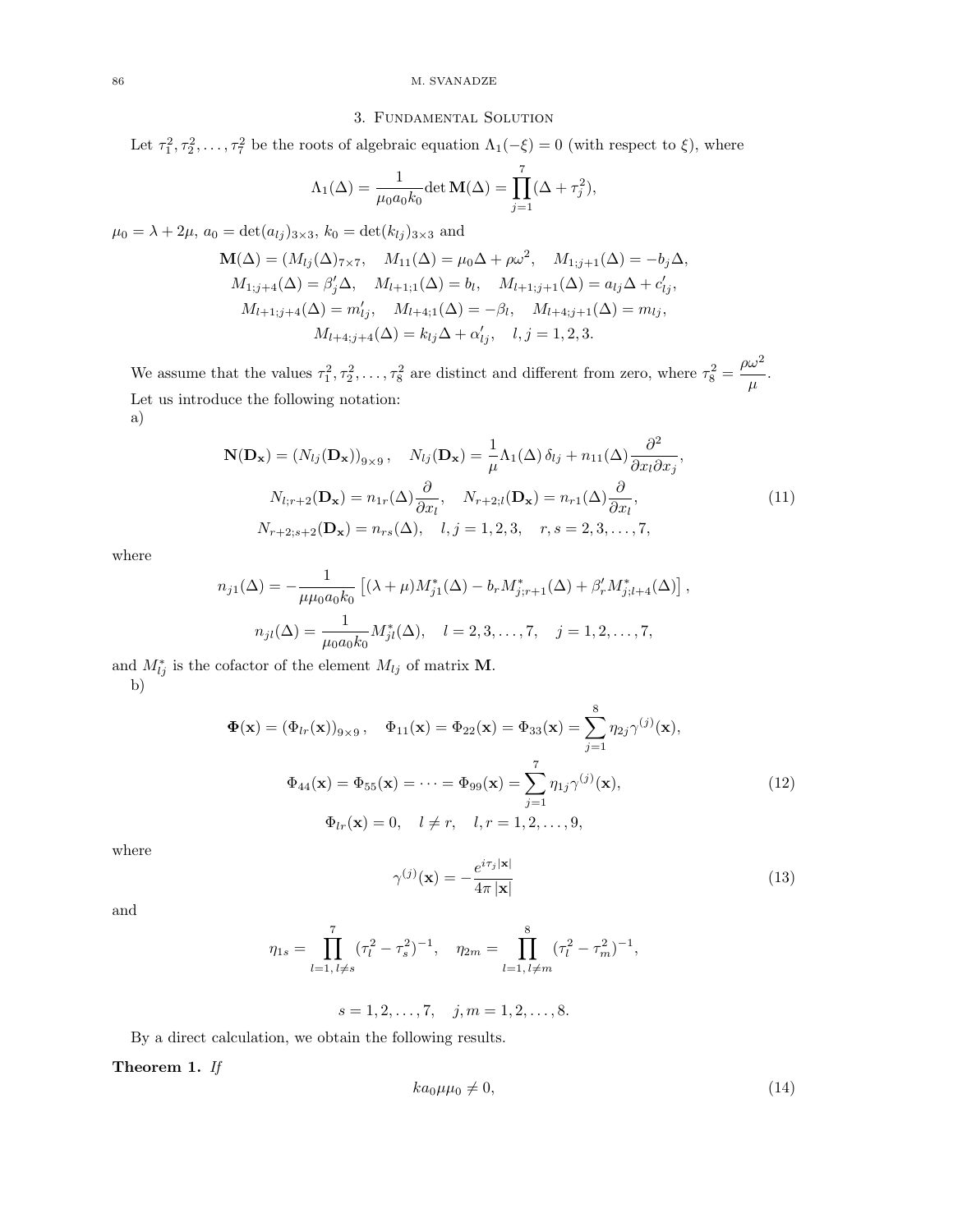then the matrix  $\mathbf{G}(\mathbf{x}) = (G_{lj}(\mathbf{x}))_{9 \times 9}$  defined by

$$
G(x) = N(D_x)\Phi(x)
$$
 (15)

is the fundamental solution of system (9), where the matrices  $N(D_x)$  and  $\Phi(x)$  are given by (11) and (12), respectively.

**Theorem 2.** If condition  $(14)$  is satisfied, then the fundamental solution of the system

$$
\mu \Delta u_l + (\lambda + \mu) u_{j,lj} = 0
$$
,  $a_{lj} \Delta \varphi_j = 0$ ,  $k_{lj} \Delta p_j = 0$ ,  $l = 1, 2, 3$ 

is the matrix  $\Psi(\mathbf{x}) = (\Psi_{lj}(\mathbf{x}))_{9 \times 9}$ , where

$$
\Psi_{lj}(\mathbf{x}) = \lambda' \frac{\delta_{lj}}{|\mathbf{x}|} + \mu' \frac{x_l x_j}{|\mathbf{x}|^3}, \quad \Psi_{l+3;j+3}(\mathbf{x}) = \frac{a_{lj}^*}{a_0} \gamma^{(0)}(\mathbf{x}),
$$
  

$$
\Psi_{l+6;j+6}(\mathbf{x}) = \frac{k_{lj}^*}{k_0} \gamma^{(0)}(\mathbf{x}), \quad \Psi_{lm}(\mathbf{x}) = \Psi_{ml}(\mathbf{x}) = \Psi_{l+3;j+6}(\mathbf{x}) = \Psi_{l+6;j+3}(\mathbf{x}) = 0,
$$
  

$$
\gamma^{(0)}(\mathbf{x}) = -\frac{1}{4\pi|\mathbf{x}|}, \quad \lambda' = -\frac{\lambda + 3\mu}{8\pi\mu\mu_0}, \quad \mu' = -\frac{\lambda + \mu}{8\pi\mu\mu_0},
$$
  

$$
l, j = 1, 2, 3, \quad m = 4, 5, ..., 9;
$$

 $a_{lj}^*$  and  $k_{lj}^*$  are the cofactors of the elements  $a_{lj}$  and  $k_{lj}$  of matrixes  $(a_{lj})_{3\times 3}$  and  $(k_{lj})_{3\times 3}$ , respectively. Theorem 3. The relations

$$
\Psi_{lj}(\mathbf{x}) = O(|\mathbf{x}|^{-1}), \quad \Psi_{l+3;j+3}(\mathbf{x}) = O(|\mathbf{x}|^{-1}), \quad \Psi_{l+6;j+6}(\mathbf{x}) = O(|\mathbf{x}|^{-1})
$$

and

$$
G_{lj}(\mathbf{x}) = O(|\mathbf{x}|^{-1}), \quad G_{l+3;j+3}(\mathbf{x}) = O(|\mathbf{x}|^{-1}),
$$
  
\n
$$
G_{l+6;j+6}(\mathbf{x}) = O(|\mathbf{x}|^{-1}), \quad G_{lm}(\mathbf{x}) = O(1),
$$
  
\n
$$
G_{ml}(\mathbf{x}) = O(1), \quad G_{l+3;j+6}(\mathbf{x}) = O(1), \quad G_{l+6;j+3}(\mathbf{x}) = O(1)
$$

hold in the neighborhood of the origin of  $\mathbb{R}^3$ , where  $l, j = 1, 2, 3, m = 4, 5, ..., 9$ .

**Theorem 4.** The matrix  $\Psi(\mathbf{x})$  is a singular part of the fundamental solution  $\mathbf{G}(\mathbf{x})$  in the neighborhood of the origin of  $\mathbb{R}^3$ , i.e., the relations

$$
\Gamma_{lj}(\mathbf{x}) - \Psi_{lj}(\mathbf{x}) = \text{const} + O(|\mathbf{x}|)
$$

hold in the neighborhood of the origin of  $\mathbb{R}^3$ , where  $l, j = 1, 2, \ldots, 9$ .

## 4. Boundary Value Problems

Henceforth, in this paper, we assume that  $\text{Im}\tau_j \geq 0$   $(j = 1, 2, ..., 7), \tau_8 > 0$ , the constitutive coefficients satisfy the conditions:  $(a_{lj})_{3\times3}$ ,  $(k_{lj})_{3\times3}$ ,  $(m_{lj})_{3\times3}$ ,  $(\alpha_{lj})_{3\times3}$  are the positive definite matrices and

$$
\mu > 0, \quad 3\lambda + 2\mu > 0. \tag{16}
$$

Let S be the closed surface surrounding the finite domain  $\Omega^+$  in  $\mathbb{R}^3$ ,  $S \in C^{1,\nu}$ ,  $0 < \nu \leq 1$ ,  $\overline{\Omega^+} = \Omega^+ \cup S$ ,  $\Omega^- = \mathbb{R}^3 \backslash \overline{\Omega^+}$ ; n(z) is the external unit normal vector to S at z. The scalar product of two vectors  $\mathbf{U} = (u_1, u_2, \dots, u_9)$  and  $\mathbf{V} = (v_1, v_2, \dots, v_9)$  is denoted by  $\mathbf{U} \cdot \mathbf{V} = \sum_{n=1}^{9}$  $\sum_{j=1} u_j \bar{v}_j$ , where  $\bar{v}_j$  is

the complex conjugate of  $v_j$ .

A vector function  $\mathbf{U} = (\mathbf{u}, \boldsymbol{\varphi}, \mathbf{p}) = (U_1, U_2, \dots, U_9)$  is called regular in  $\Omega^-$  (or  $\Omega^+$ ) if (i)

$$
U_l \in C^2(\Omega^-) \cap C^1(\overline{\Omega^-}) \quad \text{(or } U_l \in C^2(\Omega^+) \cap C^1(\overline{\Omega^+})),
$$

$$
(ii)
$$

$$
U_l = \sum_{j=1}^{8} U_l^{(j)}, \quad U_l^{(j)} \in C^2(\Omega^-) \cap C^1(\bar{\Omega}^-),
$$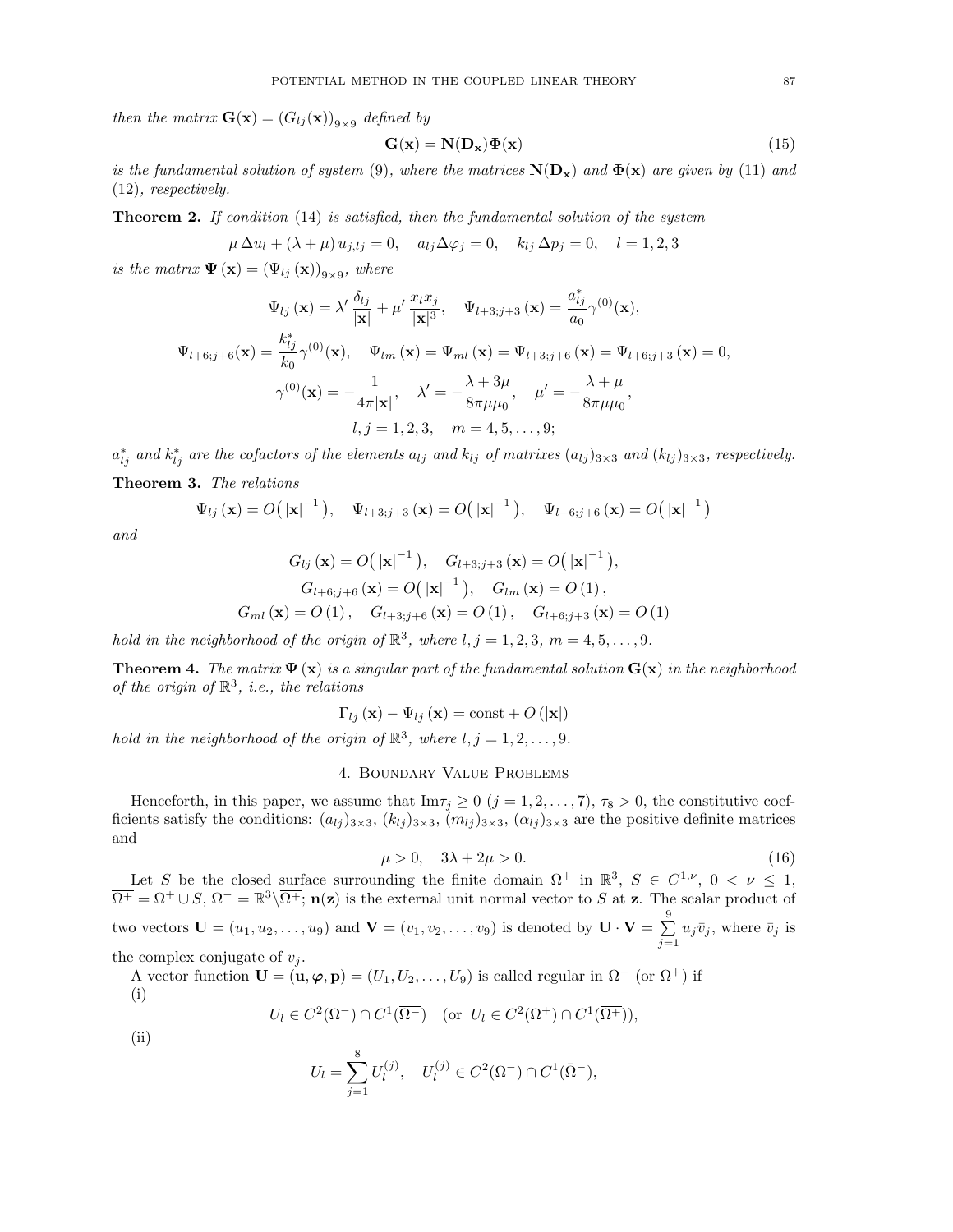(iii)  $(\Delta + \tau_j^2)U_l^{(j)}$  $l_l^{(J)}(\mathbf{x})=0$  and

$$
\left(\frac{\partial}{\partial |\mathbf{x}|} - i\tau_j\right) U_l^{(j)}(\mathbf{x}) = e^{i\tau_j |\mathbf{x}|} o(|\mathbf{x}|^{-1}) \quad \text{for} \quad |\mathbf{x}| \gg 1,
$$
\n(17)

where  $U_m^{(8)} = 0, j = 1, 2, \ldots, 8, l = 1, 2, \ldots, 9, m = 4, 5, \ldots, 9.$ 

Note that the relation (17) ensures

$$
U_l^{(j)}(\mathbf{x}) = e^{i\tau_j|\mathbf{x}|} O(|\mathbf{x}|^{-1}) \quad \text{for} \quad |\mathbf{x}| \gg 1,
$$
\n(18)

where  $j = 1, 2, \ldots, 8, l = 1, 2, \ldots, 9$ .

The relations (17) and (18) are the radiation conditions in the coupled linear theory of elastic triple-porosity materials.

In the sequel, we use the matrix differential operator

$$
\mathbf{P}(\mathbf{D}_{\mathbf{x}}, \mathbf{n}) = (P_{lj}(\mathbf{D}_{\mathbf{x}}, \mathbf{n}))_{9 \times 9},
$$

where

$$
P_{lj}(\mathbf{D}_{\mathbf{x}}, \mathbf{n}) = \mu \delta_{lj} \frac{\partial}{\partial \mathbf{n}} + \mu n_j \frac{\partial}{\partial x_l} + \lambda n_l \frac{\partial}{\partial x_j}, \quad P_{l;j+3}(\mathbf{D}_{\mathbf{x}}, \mathbf{n}) = b_j n_l,
$$
  
\n
$$
P_{l;j+6}(\mathbf{D}_{\mathbf{x}}, \mathbf{n}) = -\beta_j n_l, \quad P_{l+3;j+3}(\mathbf{D}_{\mathbf{x}}, \mathbf{n}) = a_{lj} \frac{\partial}{\partial \mathbf{n}},
$$
  
\n
$$
P_{l+6;j+6}(\mathbf{D}_{\mathbf{x}}, \mathbf{n}) = k_{lj} \frac{\partial}{\partial \mathbf{n}}, \quad P_{l+3;j}(\mathbf{D}_{\mathbf{x}}, \mathbf{n}) = P_{l+3;j+6}(\mathbf{D}_{\mathbf{x}}, \mathbf{n})
$$
  
\n
$$
= P_{l+6;m}(\mathbf{D}_{\mathbf{x}}, \mathbf{n}) = 0, \quad l, j = 1, 2, 3, \quad m = 1, 2, ..., 6
$$
 (19)

and  $\frac{\partial}{\partial \mathbf{n}}$  is the derivative along the vector **n**.

In the next sections, we will study the following basic internal and external BVPs of steady vibrations in the coupled linear theory of elastic triple-porosity materials.

Find a regular (classical) solution to (10) for  $\mathbf{x} \in \Omega^+$  satisfying the boundary condition

$$
\lim_{\Omega^+ \ni \mathbf{x} \to \mathbf{z} \in S} \mathbf{U}(\mathbf{x}) \equiv {\mathbf{U}(\mathbf{z})}^+ = \mathbf{f}(\mathbf{z}) \tag{20}
$$

in the internal *Problem*  $(I)_{\mathbf{F},\mathbf{f}}^+$ ,

$$
\lim_{\Omega^+ \ni \mathbf{x} \to \mathbf{z} \in S} \mathbf{P}(\mathbf{D}_{\mathbf{x}}, \mathbf{n}(\mathbf{z})) \mathbf{U}(\mathbf{x}) \equiv \{ \mathbf{P}(\mathbf{D}_{\mathbf{z}}, \mathbf{n}(\mathbf{z})) \mathbf{U}(\mathbf{z}) \}^+ = \mathbf{f}(\mathbf{z}) \tag{21}
$$

in the internal Problem  $(II)_{\mathbf{F},\mathbf{f}}^+$ , where  $\mathbf F$  and  $\mathbf f$  are the prescribed nine-component vector functions. Find a regular (classical) solution to (10) for  $\mathbf{x} \in \Omega^-$  satisfying the boundary condition

$$
\lim_{\Omega^- \ni \mathbf{x} \to \mathbf{z} \in S} \mathbf{U}(\mathbf{x}) \equiv \{ \mathbf{U}(\mathbf{z}) \}^- = \mathbf{f}(\mathbf{z})
$$

in the external *Problem*  $(I)_{\mathbf{F},\mathbf{f}}^-$ ,

$$
\lim_{\Omega^{-}\ni\mathbf{x}\to\mathbf{z}\in S} \mathbf{P}(\mathbf{D}_{\mathbf{x}}, \mathbf{n}(\mathbf{z})) \mathbf{U}(\mathbf{x}) \equiv \{ \mathbf{P}(\mathbf{D}_{\mathbf{z}}, \mathbf{n}(\mathbf{z})) \mathbf{U}(\mathbf{z}) \}^{-} = \mathbf{f}(\mathbf{z}) \tag{22}
$$

in the external *Problem*  $(II)_{\mathbf{F},\mathbf{f}}^-$ , where **F** and **f** are the prescribed nine-component vector functions, supp **F** is a finite domain in  $\Omega^-$ .

### 5. Green's Identities and Potentials

In our further analysis we will need the following matrix differential operators:

$$
\mathbf{A}^{(r)}(\mathbf{D}_{\mathbf{x}}) = (A_{lm}^{(r)}(\mathbf{D}_{\mathbf{x}}))_{3\times9}, \quad A_{lm}^{(r)}(\mathbf{D}_{\mathbf{x}}) = A_{lm}(\mathbf{D}_{\mathbf{x}}),
$$

$$
\mathbf{P}^{(1)}(\mathbf{D}_{\mathbf{x}}, \mathbf{n}) = (P_{lm}^{(1)}(\mathbf{D}_{\mathbf{x}}, \mathbf{n}))_{3\times9}, \quad P_{lm}^{(1)}(\mathbf{D}_{\mathbf{x}}, \mathbf{n}) = P_{lm}(\mathbf{D}_{\mathbf{x}}, \mathbf{n}),
$$

$$
\mathbf{P}^{(2)}(\mathbf{D}_{\mathbf{x}}, \mathbf{n}) = (P_{lj}^{(2)}(\mathbf{D}_{\mathbf{x}}, \mathbf{n}))_{3\times3}, \quad P_{lj}^{(2)}(\mathbf{D}_{\mathbf{x}}, \mathbf{n}) = P_{l+3;j+3}(\mathbf{D}_{\mathbf{x}}, \mathbf{n}),
$$

$$
\mathbf{P}^{(3)}(\mathbf{D}_{\mathbf{x}}, \mathbf{n}) = (P_{lj}^{(3)}(\mathbf{D}_{\mathbf{x}}, \mathbf{n}))_{3\times3}, \quad P_{lj}^{(3)}(\mathbf{D}_{\mathbf{x}}, \mathbf{n}) = P_{l+6;j+6}(\mathbf{D}_{\mathbf{x}}, \mathbf{n}),
$$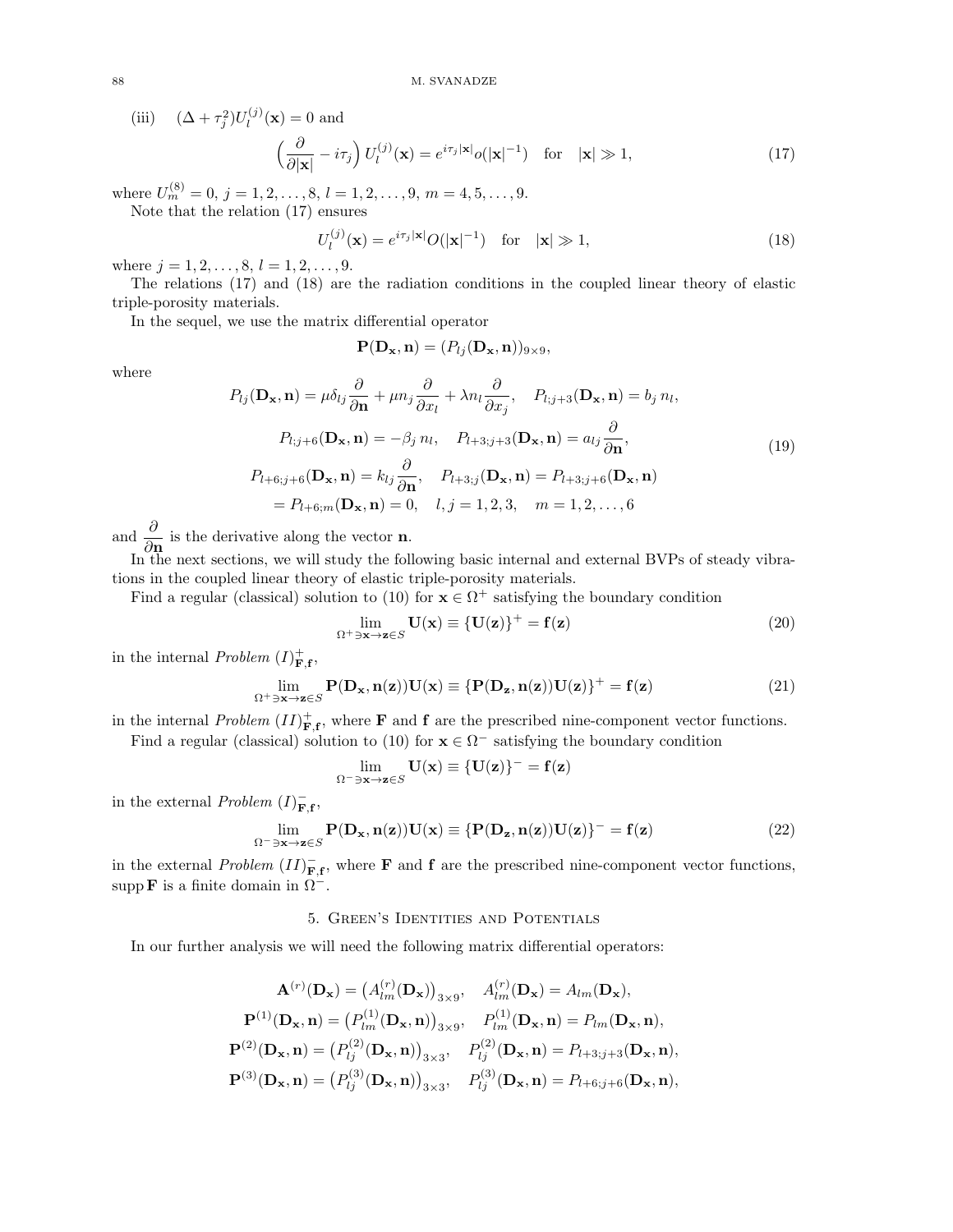where  $l, j = 1, 2, 3$  and  $m = 1, 2, ..., 9$ .

Let  $\mathbf{u}' = (u'_1, u'_2, u'_3), \boldsymbol{\varphi}' = (\varphi'_1, \varphi'_2, \varphi'_3)$  and  $\mathbf{p}' = (p'_1, p'_2, p'_3)$  be three-component vector functions,  $\mathbf{U}' = (\mathbf{u}', \boldsymbol{\varphi}', \mathbf{p}')$ . In what follows, we use the following functions:

$$
E^{(0)}(\mathbf{u}, \mathbf{u}') = \frac{1}{3} (3\lambda + 2\mu) \operatorname{div} \mathbf{u} \operatorname{div} \overline{\mathbf{u}'} + \frac{\mu}{2} \sum_{l,j=1; l \neq j}^{3} \left( \frac{\partial u_j}{\partial x_l} + \frac{\partial u_l}{\partial x_j} \right) \left( \frac{\partial \overline{u'_j}}{\partial x_l} + \frac{\partial \overline{u'_l}}{\partial x_j} \right)
$$
  
+ 
$$
\frac{\mu}{3} \sum_{l,j=1}^{3} \left( \frac{\partial u_l}{\partial x_l} - \frac{\partial u_j}{\partial x_j} \right) \left( \frac{\partial \overline{u'_l}}{\partial x_l} - \frac{\partial \overline{u'_j}}{\partial x_j} \right),
$$
  

$$
E^{(1)}(\mathbf{U}, \mathbf{u}') = E^{(0)}(\mathbf{u}, \mathbf{u}') - \rho \omega^2 \mathbf{u} \cdot \mathbf{u}' + (b_l \varphi_l - \beta_l p_l) \operatorname{div} \overline{\mathbf{u}'},
$$
  

$$
E^{(2)}(\mathbf{U}, \boldsymbol{\varphi}') = a_{lj} \nabla \varphi_j \cdot \nabla \varphi'_l + (b_l \operatorname{div} \overline{\mathbf{u}} - c'_{lj} \varphi_j - m_{lj} p_j) \overline{\varphi'_l},
$$
  

$$
E^{(3)}(\mathbf{U}, \mathbf{p}') = k_{lj} \nabla p_j \cdot \nabla p'_l - (\beta'_l \operatorname{div} \mathbf{u} + m'_{lj} \varphi_j + \alpha'_{lj} p_j) \overline{p'_l},
$$
  

$$
E(\mathbf{U}, \mathbf{U}') = E^{(1)}(\mathbf{U}, \mathbf{u}') + E^{(2)}(\mathbf{U}, \boldsymbol{\varphi}') + E^{(3)}(\mathbf{U}, \mathbf{p}').
$$
 (23)

We have the following result.

**Theorem 5.** If  $U = (u, p)$  is a regular vector in  $\Omega^+$ ,  $u'_j, \varphi'_j$ ,  $p'_j \in C^1(\Omega^+) \cap C(\overline{\Omega^+})$ ,  $j = 1, 2, 3$ , then Z  $\Omega^+$  $[\mathbf{A}(\mathbf{D}_{\mathbf{x}}) \mathbf{U}(\mathbf{x}) \cdot \mathbf{U}'(\mathbf{x}) + E(\mathbf{U}, \mathbf{U}')] d\mathbf{x} =$ S  $\mathbf{P}(\mathbf{D}_{\mathbf{z}}, \mathbf{n})\mathbf{U}(\mathbf{z})\cdot\mathbf{U}'(\mathbf{z}) d_{\mathbf{z}}S,$  (24)

where  $P(D_z, n)$  and  $E(U, U')$  are defined by (19) and (23), respectively.

Proof. Using the identities

$$
\int_{\Omega^{+}} \left[ \mathbf{A}^{(1)}(\mathbf{D}_{\mathbf{x}}) \mathbf{U}(\mathbf{x}) \cdot \mathbf{u}'(\mathbf{x}) + E^{(1)}(\mathbf{U}, \mathbf{u}') \right] d\mathbf{x} = \int_{S} \mathbf{P}^{(1)}(\mathbf{D}_{\mathbf{z}}, \mathbf{n}) \mathbf{U}(\mathbf{z}) \cdot \mathbf{u}'(\mathbf{z}) d_{\mathbf{z}} S,
$$
\n
$$
\int_{\Omega^{+}} \left[ \mathbf{A}^{(2)}(\mathbf{D}_{\mathbf{x}}) \mathbf{U}(\mathbf{x}) \cdot \boldsymbol{\varphi}'(\mathbf{x}) + E^{(2)}(\mathbf{U}, \boldsymbol{\varphi}') \right] d\mathbf{x} = \int_{S} \mathbf{P}^{(2)}(\mathbf{D}_{\mathbf{z}}, \mathbf{n}) \boldsymbol{\varphi} \cdot \boldsymbol{\varphi}'(\mathbf{z}) d_{\mathbf{z}} S,
$$
\n(25)\n
$$
\int_{\Omega^{+}} \left[ \mathbf{A}^{(3)}(\mathbf{D}_{\mathbf{x}}) \mathbf{U}(\mathbf{x}) \cdot \mathbf{p}'(\mathbf{x}) + E^{(3)}(\mathbf{U}, \mathbf{p}') \right] d\mathbf{x} = \int_{S} \mathbf{P}^{(3)}(\mathbf{D}_{\mathbf{z}}, \mathbf{n}) \mathbf{p}(\mathbf{z}) \cdot \mathbf{p}'(\mathbf{z}) d_{\mathbf{z}} S
$$

we get the relation (24).

Theorem 5 and the radiation conditions (17) and (18) lead to the following consequence.

**Theorem 6.** If  $U = (u, \varphi, p)$  and  $U' = (u', \varphi', p')$  are regular vectors in  $\Omega^-$ , then

$$
\int_{\Omega^{-}} \left[ \mathbf{A}(\mathbf{D}_{\mathbf{x}}) \mathbf{U}(\mathbf{x}) \cdot \mathbf{U}'(\mathbf{x}) + E(\mathbf{U}, \mathbf{U}') \right] d\mathbf{x} = -\int_{S} \mathbf{P}(\mathbf{D}_{\mathbf{z}}, \mathbf{n}) \mathbf{U}(\mathbf{z}) \cdot \mathbf{U}'(\mathbf{z}) d_{\mathbf{z}} S, \tag{26}
$$

where  $P(D_z, n)$  and  $E(U, U')$  are defined by (19) and (23), respectively.

Formulas (24) and (26) are Green's first identities in the considered theory for domains  $\Omega^+$  and  $\Omega^-$ , respectively.

We introduce the following matrix differential operators:

1)  $\tilde{A}(D_x) = A^{\top}(-D_x)$ , where the superscript  $\top$  denotes transposition and 2)

$$
\tilde{\mathbf{P}}(\mathbf{D}_{\mathbf{x}}, \mathbf{n}) = (\tilde{P}_{lj}(\mathbf{D}_{\mathbf{x}}, \mathbf{n}))_{9 \times 9}, \quad \tilde{P}_{lr}(\mathbf{D}_{\mathbf{x}}, \mathbf{n}) = P_{lr}(\mathbf{D}_{\mathbf{x}}, \mathbf{n}),
$$
\n
$$
\tilde{P}_{l;j+6}(\mathbf{D}_{\mathbf{x}}, \mathbf{n}) = -\beta'_{j}n_{l}, \quad \tilde{P}_{ms}(\mathbf{D}_{\mathbf{x}}, \mathbf{n}) = P_{ms}(\mathbf{D}_{\mathbf{x}}, \mathbf{n}),
$$
\n
$$
l, j = 1, 2, 3, \quad r = 1, 2, ..., 6, \quad m = 4, 5, ..., 9, \quad s = 1, 2, ..., 9.
$$
\n(27)

Let  $\mathbf{U} = (\mathbf{u}, \boldsymbol{\varphi}, \mathbf{p}) = (U_1, U_2, \dots, U_9)$ , the vector  $\tilde{\mathbf{U}}_j$  be the j-th column of the matrix  $\tilde{\mathbf{U}} = (\tilde{U}_{lj})_{9 \times 9}$ ,  $\tilde{\mathbf{u}}_j=(\tilde{U}_{1j},\tilde{U}_{2j},\tilde{U}_{3j})^\top,\ \tilde{\boldsymbol{\varphi}}_j=(\tilde{U}_{4j},\tilde{U}_{5j},\tilde{U}_{6j})^\top,\ \tilde{\mathbf{p}}_j=(\tilde{\tilde{U}}_{7j},\tilde{U}_{8j},\tilde{U}_{9j})^\top,\ j=1,2,\ldots,9.$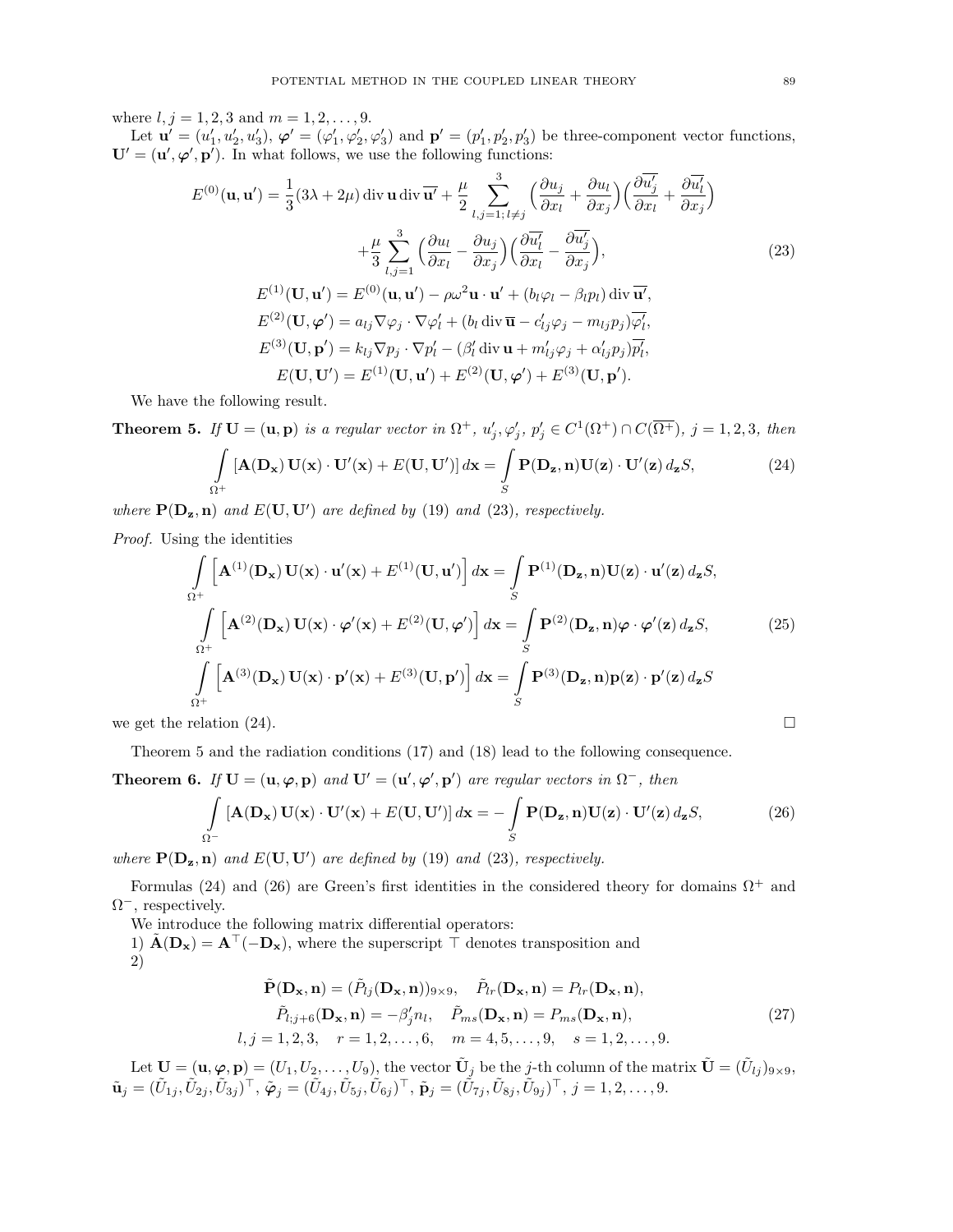Now, it is not very difficult to prove the following theorems.

**Theorem 7.** If U and  $\tilde{U}_j$   $(j = 1, 2, ..., 9)$  are regular vectors in  $\Omega^+$ , then

$$
\int_{\Omega^+} \left\{ \left[ \tilde{\mathbf{A}}(\mathbf{D}_\mathbf{y}) \tilde{\mathbf{U}}(\mathbf{y}) \right]^\top \mathbf{U}(\mathbf{y}) - \left[ \tilde{\mathbf{U}}(\mathbf{y}) \right]^\top \mathbf{A}(\mathbf{D}_\mathbf{y}) \mathbf{U}(\mathbf{y}) \right\} d\mathbf{y} \n= \int_S \left\{ \left[ \tilde{\mathbf{P}}(\mathbf{D}_\mathbf{z}, \mathbf{n}) \tilde{\mathbf{U}}(\mathbf{z}) \right]^\top \mathbf{U}(\mathbf{z}) - \left[ \tilde{\mathbf{U}}(\mathbf{z}) \right]^\top \mathbf{P}(\mathbf{D}_\mathbf{z}, \mathbf{n}) \mathbf{U}(\mathbf{z}) \right\} d_{\mathbf{z}} S,
$$
\n(28)

where the operator  $\tilde{P}(D_z, n)$  is defined by (27).

**Theorem 8.** If U and  $\tilde{U}_j$  (j = 1, 2, ..., 5) are regular vectors in  $\Omega^-$ , then

$$
\int_{\Omega^{-}} \left\{ \left[ \tilde{\mathbf{A}}(\mathbf{D}_{\mathbf{y}}) \tilde{\mathbf{U}}(\mathbf{y}) \right]^{\top} \mathbf{U}(\mathbf{y}) - \left[ \tilde{\mathbf{U}}(\mathbf{y}) \right]^{\top} \mathbf{A}(\mathbf{D}_{\mathbf{y}}) \mathbf{U}(\mathbf{y}) \right\} d\mathbf{y}
$$
\n
$$
= - \int_{S} \left\{ \left[ \tilde{\mathbf{P}}(\mathbf{D}_{\mathbf{z}}, \mathbf{n}) \tilde{\mathbf{U}}(\mathbf{z}) \right]^{\top} \mathbf{U}(\mathbf{z}) - \left[ \tilde{\mathbf{U}}(\mathbf{z}) \right]^{\top} \mathbf{P}(\mathbf{D}_{\mathbf{z}}, \mathbf{n}) \mathbf{U}(\mathbf{z}) \right\} d_{\mathbf{z}} S. \tag{29}
$$

Formulas (28) and (29) are Green's second identities in the considered theory for domains  $\Omega^+$  and  $\Omega^-$ , respectively.

Let  $\tilde{G}(x)$  be the fundamental matrix of the operator  $\tilde{A}(D_x)$ . Clearly, the matrix  $\tilde{G}(x)$  satisfies the following condition:

$$
\tilde{\mathbf{G}}(\mathbf{x}) = \mathbf{G}^{\top}(-\mathbf{x}),\tag{30}
$$

where  $\mathbf{G}(\mathbf{x})$  is the fundamental solution of system (9).

Pick  $\varepsilon > 0$  such that  $\overline{B(x,\varepsilon)} \subset \Omega^+$ , where  $B(x,\varepsilon)$  is the (open) ball of radius  $\varepsilon$  and center x and  $\mathbf{x} \in \Omega^+$ . Applying formula (28) in the domain  $\Omega^+ \backslash \overline{B(\mathbf{x}, \varepsilon)}$  with  $\tilde{\mathbf{U}}(\mathbf{y}) = \tilde{\mathbf{G}}(\mathbf{y} - \mathbf{x})$ , and letting  $\varepsilon \to 0$ , then using equation (30), we get the following results.

**Theorem 9.** If **U** is a regular vector in  $\Omega^+$ , then

$$
\mathbf{U}(\mathbf{x}) = \int_{S} \left\{ \left[ \tilde{\mathbf{P}}(\mathbf{D}_{\mathbf{z}}, \mathbf{n}) \mathbf{G}^{\top}(\mathbf{x} - \mathbf{z}) \right]^{\top} \mathbf{U}(\mathbf{z}) - \mathbf{G}(\mathbf{x} - \mathbf{z}) \mathbf{P}(\mathbf{D}_{\mathbf{z}}, \mathbf{n}) \mathbf{U}(\mathbf{z}) \right\} d_{\mathbf{z}} S + \int_{\Omega^{+}} \mathbf{G}(\mathbf{x} - \mathbf{y}) \mathbf{A}(\mathbf{D}_{\mathbf{y}}) \mathbf{U}(\mathbf{y}) d\mathbf{y} \quad \text{for} \quad \mathbf{x} \in \Omega^{+}.
$$
 (31)

**Theorem 10.** If **U** is a regular vector in  $\Omega^-$ , then

$$
\mathbf{U}(\mathbf{x}) = -\int_{S} \left\{ \left[ \tilde{\mathbf{P}}(\mathbf{D}_{\mathbf{z}}, \mathbf{n}) \mathbf{G}^{\top}(\mathbf{x} - \mathbf{z}) \right]^{\top} \mathbf{U}(\mathbf{z}) - \mathbf{G}(\mathbf{x} - \mathbf{z}) \mathbf{P}(\mathbf{D}_{\mathbf{z}}, \mathbf{n}) \mathbf{U}(\mathbf{z}) \right\} d_{\mathbf{z}} S + \int_{\Omega^{-}} \mathbf{G}(\mathbf{x} - \mathbf{y}) \mathbf{A}(\mathbf{D}_{\mathbf{y}}) \mathbf{U}(\mathbf{y}) d\mathbf{y} \quad \text{for} \quad \mathbf{x} \in \Omega^{-}.
$$
 (32)

Formulas (31) and (32) are Green's third identities (integral representations of a regular vector) in the coupled linear theory of elastic triple porosity materials for domains  $\Omega^+$  and  $\Omega^-$ , respectively. We introduce the following notation:

(i)  ${\bf W}^{(1)}({\bf x},{\bf g}) = \bf \int$ S  $\mathbf{G}(\mathbf{x}-\mathbf{y})\mathbf{g}(\mathbf{y})d_{\mathbf{y}}S$  is the single-layer potential, (ii)  ${\bf W}^{(2)}({\bf x},{\bf g}) =$ S  $[\tilde{\mathbf{P}}(\mathbf{D}_{\mathbf{y}}, \mathbf{n}(\mathbf{y}))\mathbf{G}^{\top}(\mathbf{x}-\mathbf{y})]^{\top}\mathbf{g}(\mathbf{y})d_{\mathbf{y}}S$  is the double-layer potential, and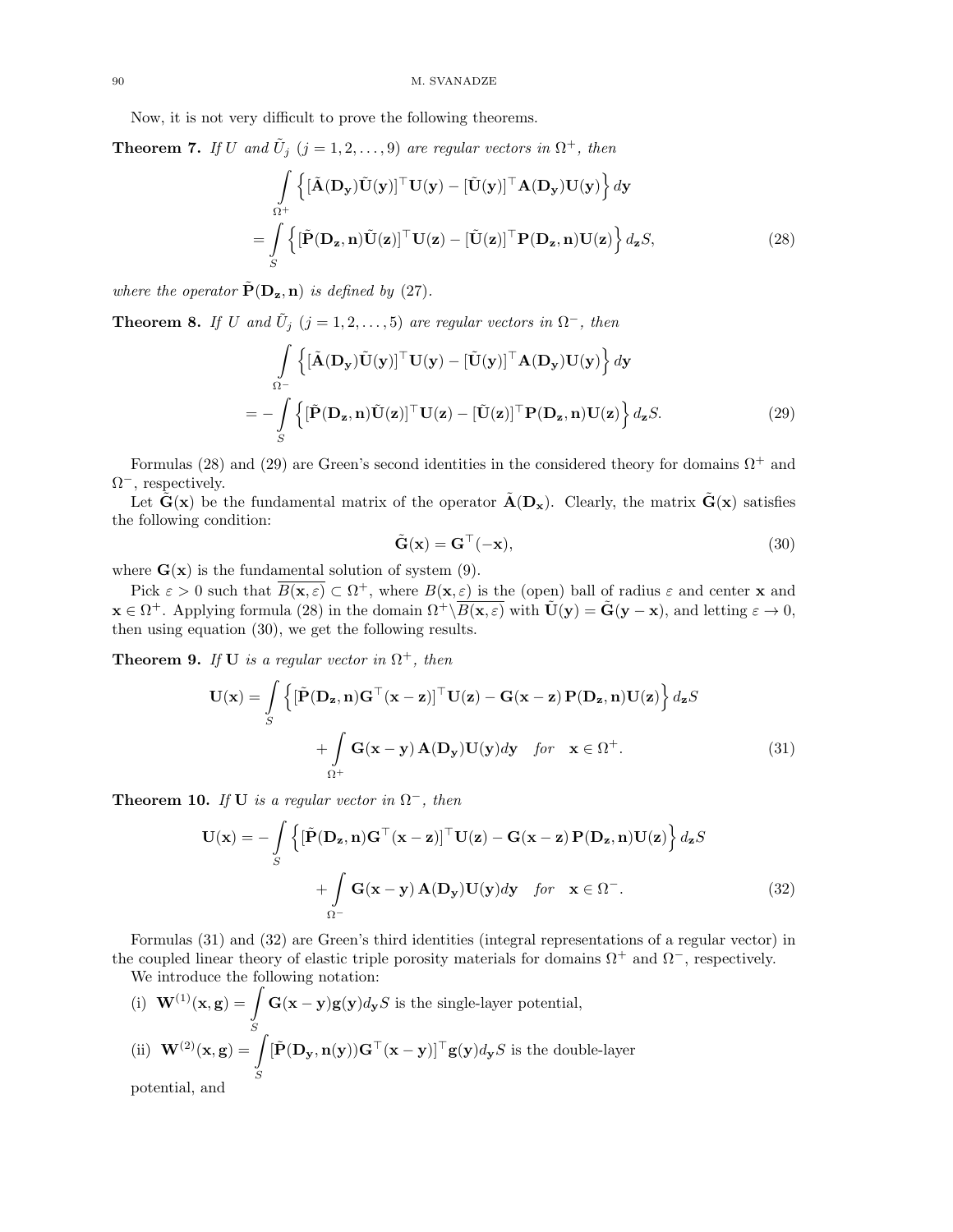(iii) 
$$
\mathbf{W}^{(3)}(\mathbf{x}, \phi, \Omega^{\pm}) = \int \mathbf{G}(\mathbf{x} - \mathbf{y})\phi(\mathbf{y})d\mathbf{y}
$$
 is the volume potential, where  $\mathbf{G}(\mathbf{x})$  is the fundamental

matrix of the operator  $\mathbf{A}(\mathbf{D}_{\mathbf{x}})$  defined by (15), g and  $\phi$  are the nine-component vector functions.

Of course, by taking into account Green's third identities  $(31)$  and  $(32)$ , the regular vector **U** in  $\Omega^+$  is represented by a sum of these potentials in the form

$$
\mathbf{U}(\mathbf{x}) = \mathbf{W}^{(2)}(\mathbf{x}, \mathbf{U}) - \mathbf{W}^{(1)}(\mathbf{x}, \mathbf{P} \mathbf{U}) + \mathbf{W}^{(3)}(\mathbf{x}, \mathbf{A} \mathbf{U}, \Omega^{+}) \text{ for } \mathbf{x} \in \Omega^{+}
$$

and with a similar analysis we derive the following identity

$$
\mathbf{U}(\mathbf{x}) = -\mathbf{W}^{(2)}(\mathbf{x}, \mathbf{U}) + \mathbf{W}^{(1)}(\mathbf{x}, \mathbf{P} \mathbf{U}) + \mathbf{W}^{(3)}(\mathbf{x}, \mathbf{A} \mathbf{U}, \Omega^{-}) \text{ for } \mathbf{x} \in \Omega^{-}.
$$

In view of the properties of matrix  $\mathbf{G}(\mathbf{x})$  (see Section 3), we may derive the useful basic properties of the above potentials.

**Theorem 11.** If  $S \in C^{m+1,\nu}$ ,  $\mathbf{g} \in C^{m,\nu'}(S)$ ,  $0 < \nu' < \nu \leq 1$ , and m is a non-negative integer, then: a)

$$
\mathbf{W}^{(1)}(\cdot, \mathbf{g}) \in C^{0,\nu'}(\mathbb{R}^3) \cap C^{m+1,\nu'}(\overline{\Omega^{\pm}}) \cap C^{\infty}(\Omega^{\pm}),
$$

b)

$$
\mathbf{A}(\mathbf{D}_{\mathbf{x}}) \, \mathbf{W}^{(1)}(\mathbf{x}, \mathbf{g}) = \mathbf{0},
$$

c)

$$
\left\{ \mathbf{P}(\mathbf{D}_{\mathbf{z}}, \mathbf{n}(\mathbf{z})) \mathbf{W}^{(1)}(\mathbf{z}, \mathbf{g}) \right\}^{\pm} = \mp \frac{1}{2} \mathbf{g}(\mathbf{z}) + \mathbf{P}(\mathbf{D}_{\mathbf{z}}, \mathbf{n}(\mathbf{z})) \mathbf{W}^{(1)}(\mathbf{z}, \mathbf{g}), \tag{33}
$$

d)

$$
\mathbf{P}(\mathbf{D}_{\mathbf{z}}, \mathbf{n}(\mathbf{z}))\,\mathbf{W}^{(1)}(\mathbf{z},\mathbf{g})
$$

is a singular integral, where  $\mathbf{z} \in S$ ,  $\mathbf{x} \in \Omega^{\pm}$ .

**Theorem 12.** If  $S \in C^{m+1,\nu}$ ,  $g \in C^{m,\nu'}(S)$ ,  $0 < \nu' < \nu \le 1$ , then: a)

$$
\mathbf{W}^{(2)}(\cdot,\mathbf{g})\in C^{m,\nu'}(\overline{\Omega^\pm})\cap C^\infty(\Omega^\pm),
$$

$$
\mathbf{A}(\mathbf{D}_{\mathbf{x}}) \mathbf{W}^{(2)}(\mathbf{x}, \mathbf{g}) = \mathbf{0},
$$

c)

b)

$$
\left\{ \mathbf{W}^{(2)}(\mathbf{z},\mathbf{g}) \right\}^{\pm} = \pm \frac{1}{2} \mathbf{g}(\mathbf{z}) + \mathbf{W}^{(2)}(\mathbf{z},\mathbf{g}) \tag{34}
$$

for the non-negative integer m,

d)  $\mathbf{W}^{(2)}(\mathbf{z}, \mathbf{g})$  is a singular integral, where  $\mathbf{z} \in S$ ,

e)

$$
\{ {\bf P}({\bf D_{z}}, {\bf n(z)}) \, {\bf W}^{(2)}({\bf z}, {\bf g}) \}^{+} = \{ {\bf P}({\bf D_{z}}, {\bf n(z)}) \, {\bf W}^{(2)}({\bf z}, {\bf g}) \}^{-},
$$

for the natural number m, where  $\mathbf{z} \in S$ ,  $\mathbf{x} \in \Omega^{\pm}$ .

**Theorem 13.** If  $S \in C^{1,\nu}$ ,  $\phi \in C^{0,\nu'}(\Omega^+), 0 < \nu' < \nu \le 1$ , then: a)

$$
\mathbf{W}^{(3)}(\cdot,\phi,\Omega^{+})\in C^{1,\nu'}(\mathbb{R}^{3})\cap C^{2}(\Omega^{+})\cap C^{2,\nu'}(\overline{\Omega_{0}^{+}}),
$$

b)

$$
\mathbf{A}(\mathbf{D}_{\mathbf{x}}) \mathbf{W}^{(3)}(\mathbf{x}, \phi, \Omega^{+}) = \phi(\mathbf{x}),
$$

where  $\mathbf{x} \in \Omega^+$ ,  $\Omega_0^+$  is a domain in  $\mathbb{R}^3$  and  $\overline{\Omega_0^+} \subset \Omega^+$ .

**Theorem 14.** If  $S \in C^{1,\nu}$ ,  $\text{supp}\phi = \Omega \subset \Omega^-$ ,  $\phi \in C^{0,\nu'}(\Omega^-)$ ,  $0 < \nu' < \nu \le 1$ , then:

a)

$$
\mathbf{W}^{(3)}(\cdot,\phi,\Omega^-) \in C^{1,\nu'}(\mathbb{R}^3) \cap C^2(\Omega^-) \cap C^{2,\nu'}(\overline{\Omega_0^-}),
$$

b)

$$
\mathbf{A}(\mathbf{D}_{\mathbf{x}}) \mathbf{W}^{(3)}(\mathbf{x}, \phi, \Omega^{-}) = \phi(\mathbf{x}),
$$

where  $\mathbf{x} \in \Omega^-$ ,  $\Omega$  is a finite domain in  $\mathbb{R}^3$  and  $\overline{\Omega_0^-} \subset \Omega^-$ .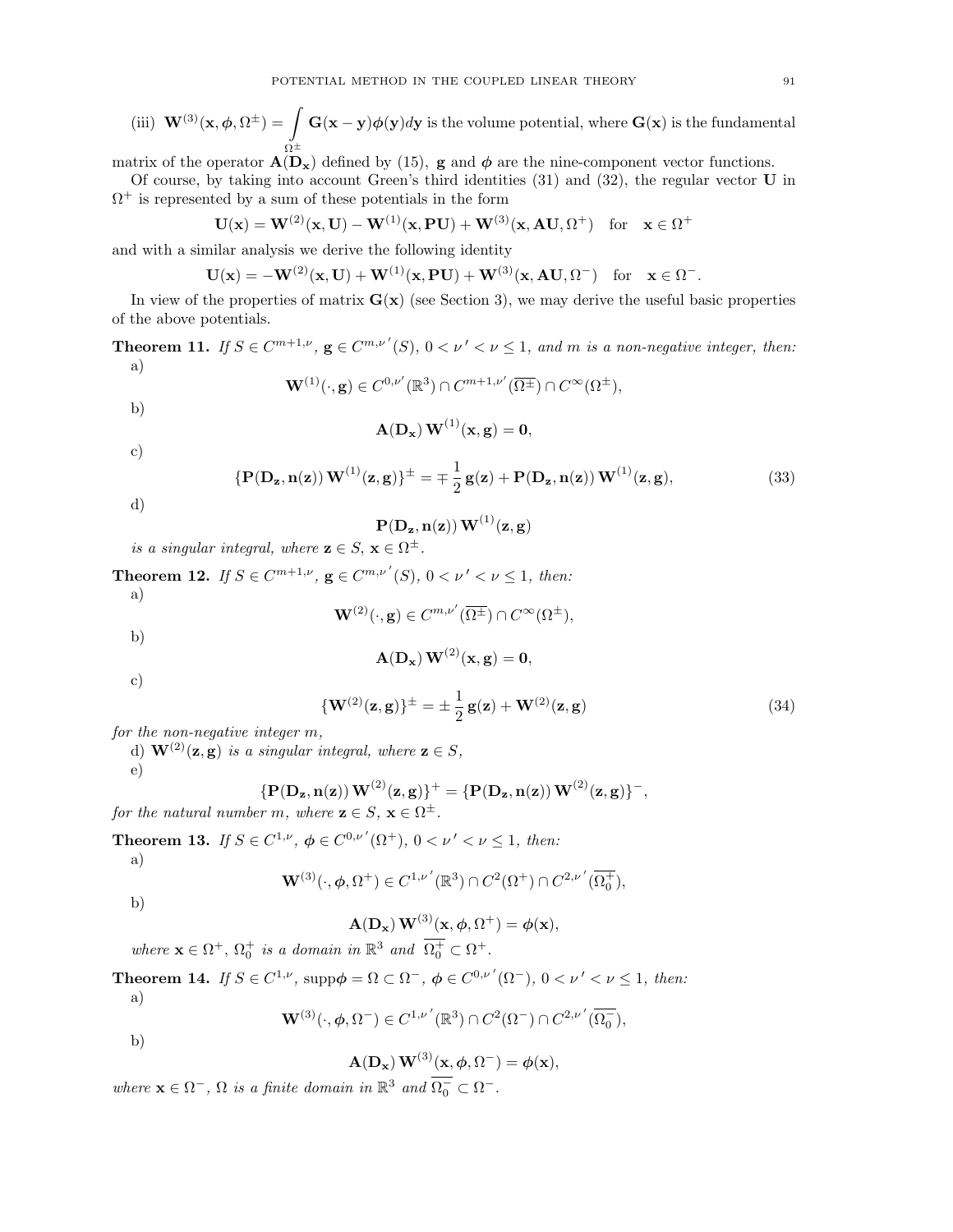We are now in a position to study the uniqueness and existence of classical solutions of the BVPs  $(K)_{\mathbf{F},\mathbf{f}}^+$  and  $(K)_{\mathbf{F},\mathbf{f}}^-$ , where  $K = I, II$ .

6. Uniqueness Theorems

We have the following results.

**Theorem 15.** Two regular solutions of the internal BVP  $(I)_{\mathbf{F,f}}^+$  may differ only for an additive vector  $\mathbf{U} = (\mathbf{u}, \boldsymbol{\varphi}, \mathbf{p}),$  where

$$
\mathbf{p}(\mathbf{x}) = \mathbf{0} \quad for \quad \mathbf{x} \in \Omega^+ \tag{35}
$$

and the six-component vector  $\mathbf{v} = (\mathbf{u}, \varphi)$  is a regular solution of the following system

$$
(\mu \Delta + \rho \omega^2) \mathbf{u} + (\lambda + \mu) \nabla \text{div} \mathbf{u} + b_j \nabla \varphi_j = \mathbf{0},
$$
  
\n
$$
(a_{lj} \Delta + c'_{lj}) \varphi_j - b_l \text{div} \mathbf{u} = 0,
$$
  
\n
$$
\beta_l \text{div} \mathbf{u} + m_{lj} \varphi_j = 0, \quad l = 1, 2, 3
$$
\n(36)

satisfying the boundary condition

$$
\{v(z)\}^+ = 0 \quad \text{for} \quad z \in S. \tag{37}
$$

In addition, problems  $(I)_{0,0}^{+}$  and (36), (37) have the same eigenfrequencies.

*Proof.* Suppose there are two regular solutions of problem  $(I)_{\mathbf{F},\mathbf{f}}^+$ . Then their difference **U** is a regular solution of the internal homogeneous BVP  $(I)_{0,0}^+$ . We therefore see that U is a regular solution of the homogeneous system of equations

$$
A(D_x)U(x) = 0
$$
\n(38)

for  $\mathbf{x} \in \Omega^+$  satisfying the homogeneous boundary condition

$$
\{U(z)\}^+ = 0 \quad \text{for} \quad z \in S. \tag{39}
$$

With the help of equations (38) and (39), from (25), we can deduce that

$$
\int_{\Omega^+} E^{(1)}(\mathbf{U}, \mathbf{u}) d\mathbf{x} = 0, \quad \int_{\Omega^+} E^{(2)}(\mathbf{U}, \boldsymbol{\varphi}) d\mathbf{x} = 0, \quad \int_{\Omega^+} E^{(j)}(\mathbf{U}, \mathbf{p}) d\mathbf{x} = 0.
$$
\n(40)

Now employ (23) to see that

Im 
$$
E^{(1)}(\mathbf{U}, \mathbf{u}) = \text{Im} [(b_l \varphi_l - \beta_l p_l) \text{div} \overline{\mathbf{u}}],
$$
  
\nIm  $E^{(2)}(\mathbf{U}, \varphi) = - \text{Im} (b_l \varphi_l \text{div} \overline{\mathbf{u}}) + \text{Im} (m_{lj} \varphi_l \overline{p_j}),$   
\nRe  $E^{(3)}(\mathbf{U}, \mathbf{p}) = k_{lj} \nabla p_j \cdot \nabla p_l - \omega \text{Im} (\beta_l p_l \text{div} \overline{\mathbf{u}}) + \omega \text{Im} (m_{lj} \theta \overline{p_l} \varphi_j)$   
\n $+ \gamma_1 |p_1 - p_2|^2 + \gamma_2 |p_1 - p_3|^2 + \gamma_3 |p_2 - p_3|^2.$ 

Combining these equations, we can obtain

$$
\operatorname{Re} E^{(3)}(\mathbf{U}, \mathbf{p}) - \omega \left[ \operatorname{Im} E^{(1)}(\mathbf{U}, \mathbf{u}) + \operatorname{Im} E^{(2)}(\mathbf{U}, \boldsymbol{\varphi}) \right]
$$
  
=  $k_{lj} \nabla p_j \cdot \nabla p_l + \gamma_1 |p_1 - p_2|^2 + \gamma_2 |p_1 - p_3|^2 + \gamma_3 |p_2 - p_3|^2 \ge 0$ 

and from (40), it follows that

$$
\int_{\Omega^+} k_{lj} \nabla p_j(\mathbf{x}) \cdot \nabla p_l(\mathbf{x}) d\mathbf{x} = 0.
$$

Hence  $\nabla p_i(\mathbf{x}) \equiv \mathbf{0}$  in  $\Omega^+$  and we can derive

$$
p_j(\mathbf{x}) = c_j = \text{const}, \quad j = 1, 2, 3 \quad \text{for} \quad \mathbf{x} \in \Omega^+. \tag{41}
$$

Using the homogeneous boundary condition  $(39)$ , from  $(41)$ , we get Equation  $(35)$ . On the basis of  $(35)$ , from  $(38)$ , we obtain system  $(36)$ . Then, upon combining conditions  $(35)$  and  $(39)$ , the six-component vector  $\mathbf{v} = (\mathbf{u}, \varphi)$  satisfies the boundary condition (37).

Finally, we can easily verify that the homogeneous BVPs  $(I)_{0,0}^+$  and  $(36)$ ,  $(37)$  have the same eigenfrequencies.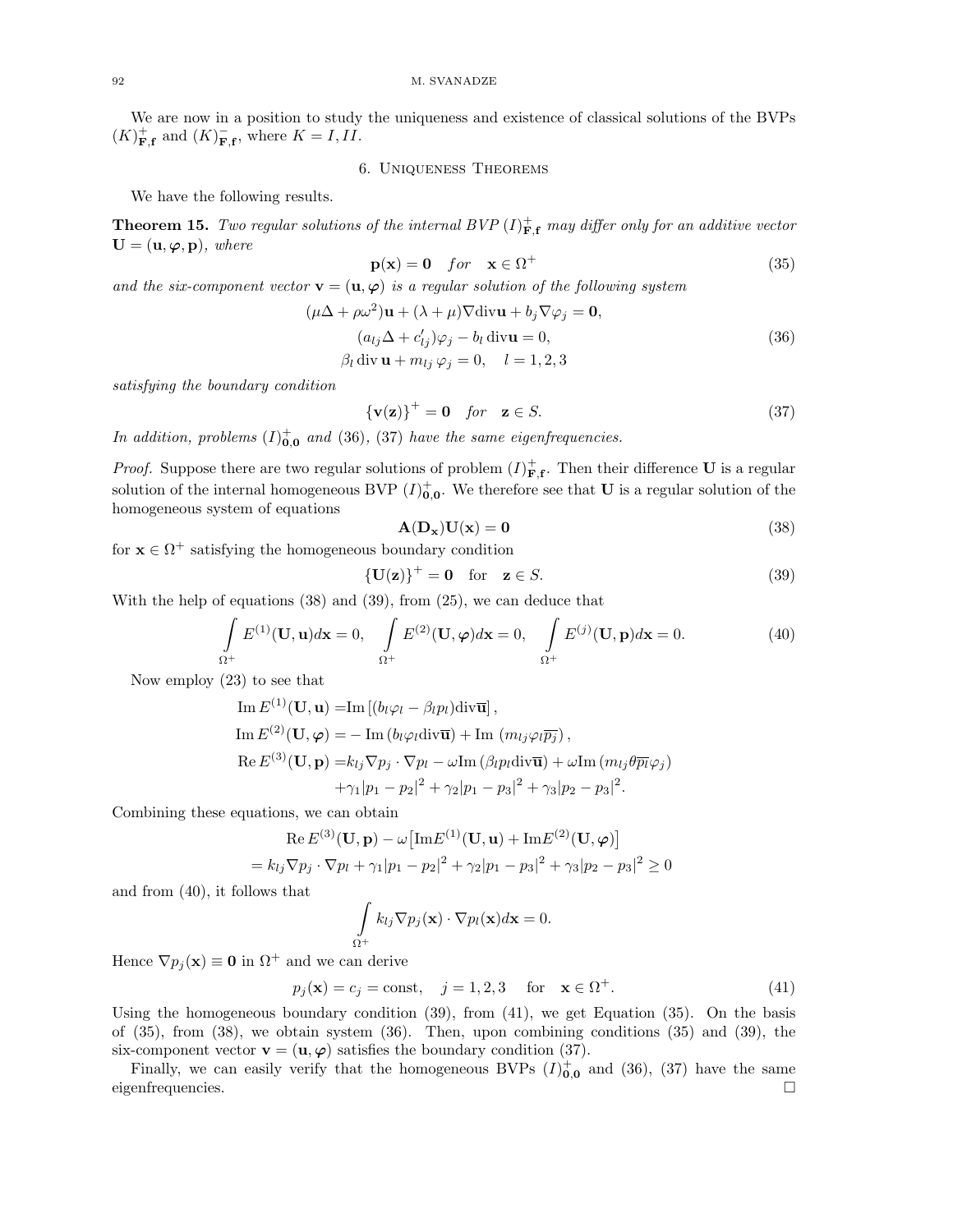Let us introduce the matrix differential operator  $\hat{P}(D_z, n)$  by

$$
\hat{\mathbf{P}}(\mathbf{D}_{\mathbf{z}}, \mathbf{n}) = (\hat{P}_{lj}(\mathbf{D}_{\mathbf{z}}, \mathbf{n}))_{6 \times 6}, \quad \hat{P}_{lj} = P_{lj}, \quad l, j = 1, 2, \dots, 6,
$$

where  $P_{lj}$  is again given by (19).

**Theorem 16.** Two regular solutions of the internal BVP  $(II)_{\mathbf{F},\mathbf{f}}^+$ , may differ only for an additive vector  $\mathbf{U} = (\mathbf{u}, \varphi, \mathbf{p})$ , where  $\mathbf{p}$  satisfies condition (35), the vector  $\mathbf{v} = (\mathbf{u}, \varphi)$  is a regular solution of system (36) satisfying the boundary condition

$$
\left\{\hat{\mathbf{P}}(\mathbf{D_z}, \mathbf{n(z)})\mathbf{v(z)}\right\}^+ = \mathbf{0} \quad \text{for} \quad \mathbf{z} \in S. \tag{42}
$$

In addition, problems  $(II)_{0,0}^+$  and  $(34)$ ,  $(42)$  have the same eigenfrequencies.

*Proof.* Suppose that there are two regular solutions of problem  $(II)_{\mathbf{F},\mathbf{f}}^+$ . Their difference U is a regular solution of the internal homogeneous BVP  $(II)_{0,0}^+$ . Then U is a regular solution of Equation (38) in  $\Omega^+$  satisfying the homogeneous boundary condition

$$
\left\{ \mathbf{P}(\mathbf{D}_{\mathbf{z}}, \mathbf{n}(\mathbf{z})) \mathbf{U}(\mathbf{z}) \right\}^+ = \mathbf{0} \quad \text{for} \quad \mathbf{z} \in S. \tag{43}
$$

With a similar analysis as in Theorem 15, we obtain the relation (41). It follows from Equation (38) that

$$
\Lambda_1(\Delta)\mathbf{p}(\mathbf{x}) = \mathbf{0}.\tag{44}
$$

Using (41) and the condition  $\tau_j \neq 0$   $(j = 1, 2, ..., 5)$ , from (44), we get (35) and therefore, system (38) implies (36). Clearly, taking into account the relations (35) and (43), the vector v satisfies the boundary condition (42).

Finally, it is easy to see that the homogeneous BVPs  $(II)_{0,0}^+$  and  $(36)$ ,  $(42)$  have the same eigenfrequencies.

**Theorem 17.** The external BVP  $(K)_{\mathbf{F},\mathbf{f}}^-$  has one regular solution, where  $K = I, II$ .

Using the radiation conditions (17) and (18), Theorem 17 can be proved similarly to the previous two theorems.

### 7. Existence Theorems

In this section, the existence theorems for the classical solutions of the BVPs of steady vibrations are established in the coupled linear theory of elastic triple-porosity materials. These theorems are proved by using the potential method and the theory of singular integral equations.

Note that the definitions of a normal type singular integral operator, the symbol and the index of the operator, and also Fredholm's theorems for the singular integral equations are given in the books by Kupradze et al. [16] and Mikhlin [19]. An extensive review of the works and the basic results on the application of the potential method in the theories of porous media are presented in the book by Svanadze [27].

In our further analysis, we will need the following integral operators:

$$
\mathcal{L}^{(1)} g(\mathbf{z}) = \frac{1}{2} g(\mathbf{z}) + \mathbf{W}^{(2)}(\mathbf{z}, \mathbf{g}),
$$
  
\n
$$
\mathcal{L}^{(2)} g(\mathbf{z}) = -\frac{1}{2} g(\mathbf{z}) + \mathbf{P}(\mathbf{D}_{\mathbf{z}}, \mathbf{n}(\mathbf{z})) \mathbf{W}^{(1)}(\mathbf{z}, \mathbf{g}),
$$
  
\n
$$
\mathcal{L}^{(3)} g(\mathbf{z}) = -\frac{1}{2} g(\mathbf{z}) + \mathbf{W}^{(2)}(\mathbf{z}, \mathbf{g}),
$$
  
\n
$$
\mathcal{L}^{(4)} g(\mathbf{z}) = \frac{1}{2} g(\mathbf{z}) + \mathbf{P}(\mathbf{D}_{\mathbf{z}}, \mathbf{n}(\mathbf{z})) \mathbf{W}^{(1)}(\mathbf{z}, \mathbf{g}),
$$
  
\n
$$
\mathcal{L}_{\chi} g(\mathbf{z}) = \frac{1}{2} g(\mathbf{z}) + \chi \mathbf{W}^{(2)}(\mathbf{z}, \mathbf{g})
$$
\n(45)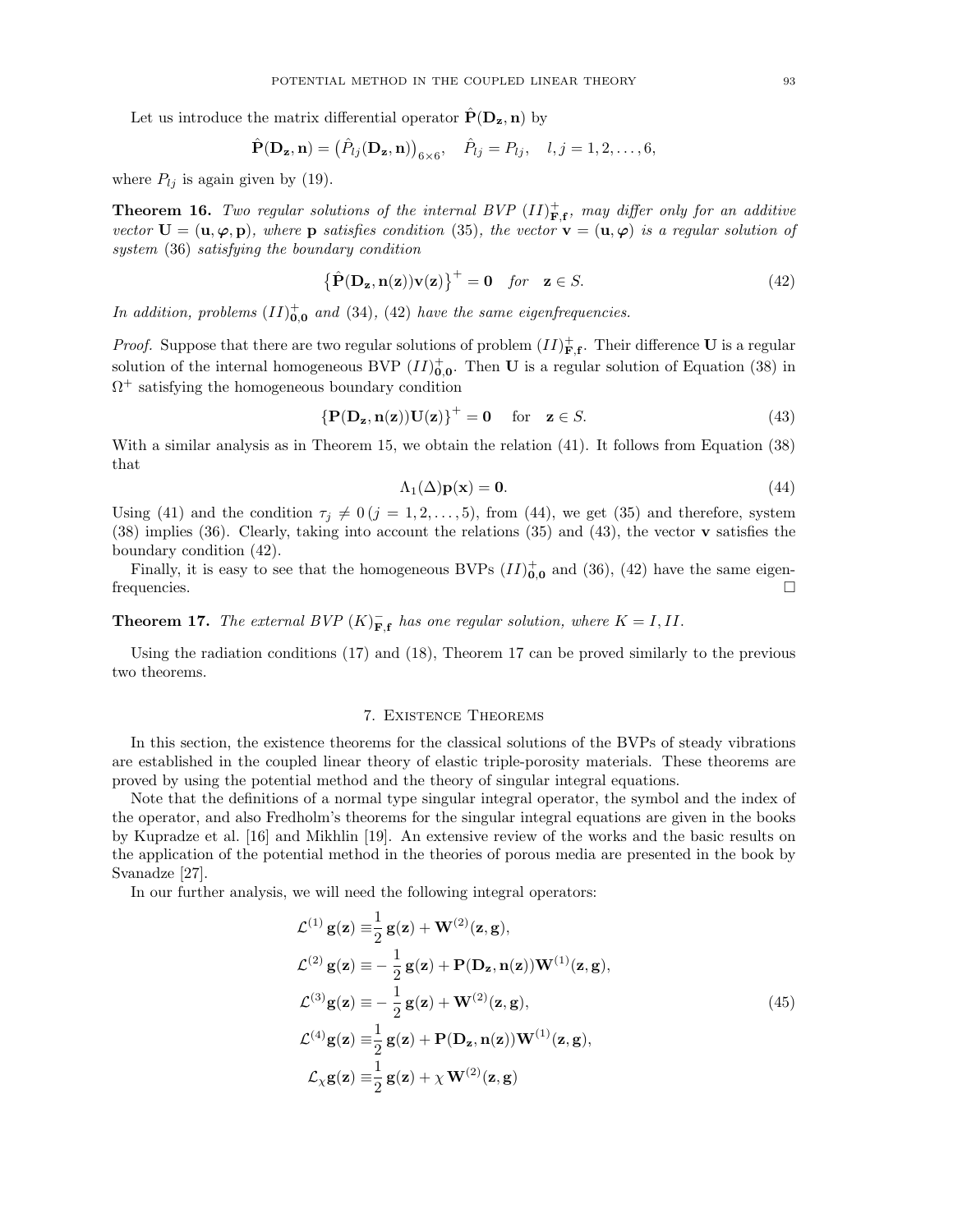for  $z \in S$ , where  $\chi$  is a complex number. The symbol of the singular integral operator  $\mathcal{L}^{(j)}$  (j = 1, 2, 3, 4) we denote by  $\mathbf{\Theta}^{(j)} = (\Theta_{lm}^{(j)})_{9\times 9}$ . Then by virtue of (16), from (45), it follows that

$$
\det \Theta^{(1)} = -\det \Theta^{(2)} = -\det \Theta^{(3)} = \det \Theta^{(4)}
$$

$$
= -\frac{1}{512} \Big[ 1 - \frac{\mu^2}{(\lambda + 2\mu)^2} \Big] = -\frac{(\lambda + \mu)(\lambda + 3\mu)}{512(\lambda + 2\mu)^2} < 0.
$$
(46)

Thus the operator  $\mathcal{L}^{(j)}$  is of normal type, where  $j = 1, 2, 3, 4$ .

Let  $\Theta_{\chi}$  and ind  $\mathcal{L}_{\chi}$  be the symbol and the index of the integral operator  $\mathcal{L}_{\chi}$ , respectively. We can easily verify that

$$
\det \Theta_{\chi} = -\frac{(\lambda + 2\mu)^2 - \mu^2 \chi^2}{512(\lambda + 2\mu)^2}
$$

and det  $\Theta_{\chi} = 0$  only at two points  $\chi_1$  and  $\chi_2$  of the complex plane. In view of the relations (46) and det  $\mathbf{\Theta}_1 = \det \mathbf{\Theta}^{(1)}$ , we can write  $\chi_j \neq 1$   $(j = 1, 2)$  and

$$
\operatorname{ind} \mathcal{L}_1 = \operatorname{ind} \mathcal{L}^{(1)} = \operatorname{ind} \mathcal{L}_0 = 0.
$$

With a similar analysis we derive ind  $\mathcal{L}^{(2)} = -\text{ind }\mathcal{L}^{(3)} = 0$  and  $\text{ind }\mathcal{L}^{(4)} = -\text{ind }\mathcal{L}^{(1)} = 0$ .

Therefore the operator  $\mathcal{L}^{(j)}$   $(j = 1, 2, 3, 4)$  is of normal type with an index, equal to zero and, consequently, Fredholm's theorems are valid for the singular integral operator  $\mathcal{L}^{(j)}$ .

Moreover, in view of Theorems 13 and 14, the volume potential  $\mathbf{W}^{(3)}(\mathbf{x}, \mathbf{F}, \Omega^{\pm})$  is a regular solution of (10), where  $\mathbf{F} \in C^{0,\nu'}(\Omega^{\pm}), 0 < \nu' \leq 1$ ; supp  $\mathbf{F}$  is a finite domain in  $\Omega^-$ . On this reason, further, we will consider problems  $(K)_{0,\mathbf{f}}^+$  and  $(K)_{0,\mathbf{f}}^-$  and prove the existence theorems of the classical solutions of these BVPs, where  $K = I, II$ .

**Problem**  $(I)_{0,\mathbf{f}}^{\dagger}$ . We turn now to this problem and assume that  $\omega$  is not an eigenfrequency of the homogeneous BVP  $(I)_{0,0}^+$ . We seek a regular solution to the BVP  $(I)_{0,\mathbf{f}}^+$  in the form of the double-layer potential

$$
\mathbf{U}(\mathbf{x}) = \mathbf{W}^{(2)}(\mathbf{x}, \mathbf{g}) \quad \text{for} \quad \mathbf{x} \in \Omega^+, \tag{47}
$$

where g is the required nine-component vector function.

By virtue of Theorem 12, the vector function **U** is a solution of (38) for  $\mathbf{x} \in \Omega^+$ . Using the boundary condition (20) and employing the identity (34), we can derive from (47) the following singular integral equation

$$
\mathcal{L}^{(1)}\mathbf{g}(\mathbf{z}) = \mathbf{f}(\mathbf{z}) \quad \text{for} \quad \mathbf{z} \in S \tag{48}
$$

allowing us to determine the unknown vector g. We now prove that equation (48) is always solvable for an arbitrary vector f.

Further, introduce the associate homogeneous equation by

$$
\mathcal{L}^{(4)}\mathbf{h}(\mathbf{z}) = \mathbf{0} \quad \text{for} \quad \mathbf{z} \in S,\tag{49}
$$

where  **is the required nine-component vector function. It will be sufficient to show that**  $(49)$  **has** only the trivial solution. Indeed, let  $\mathbf{h}_0$  be a solution of the homogeneous Equation (49). In view of Theorem 11 and equation (33), the vector function  $\mathbf{V}(\mathbf{x}) = \mathbf{Q}^{(1)}(\mathbf{x}, \mathbf{h}_0)$  is a regular solution of the BVP  $(II)_{0,0}^-$ . Then, on the basis of Theorem 17, the problem  $(II)_{0,0}^-$  has only the trivial solution, that is,

$$
\mathbf{V}(\mathbf{x}) \equiv \mathbf{0} \quad \text{for} \quad \mathbf{x} \in \Omega^-.
$$
 (50)

On the other hand, taking into account Theorem 11 and the relation (50), we deduce that

$$
\{V(z)\}^+ = \{V(z)\}^- = 0 \text{ for } z \in S,
$$

i.e., by Theorem 11, the vector  $\mathbf{V}(\mathbf{x})$  is a regular solution of the homogeneous BVP  $(I)^{+}_{0,0}$ . Using Theorem 15 and the assumption that  $\omega$  is not an eigenfrequency of the BVP  $(I)_{0,0}^+$ , the problem  $(I)_{0,0}^+$ has only the trivial solution, that is,

$$
\mathbf{V}(\mathbf{x}) \equiv \mathbf{0} \quad \text{for} \quad \mathbf{x} \in \Omega^{+}.\tag{51}
$$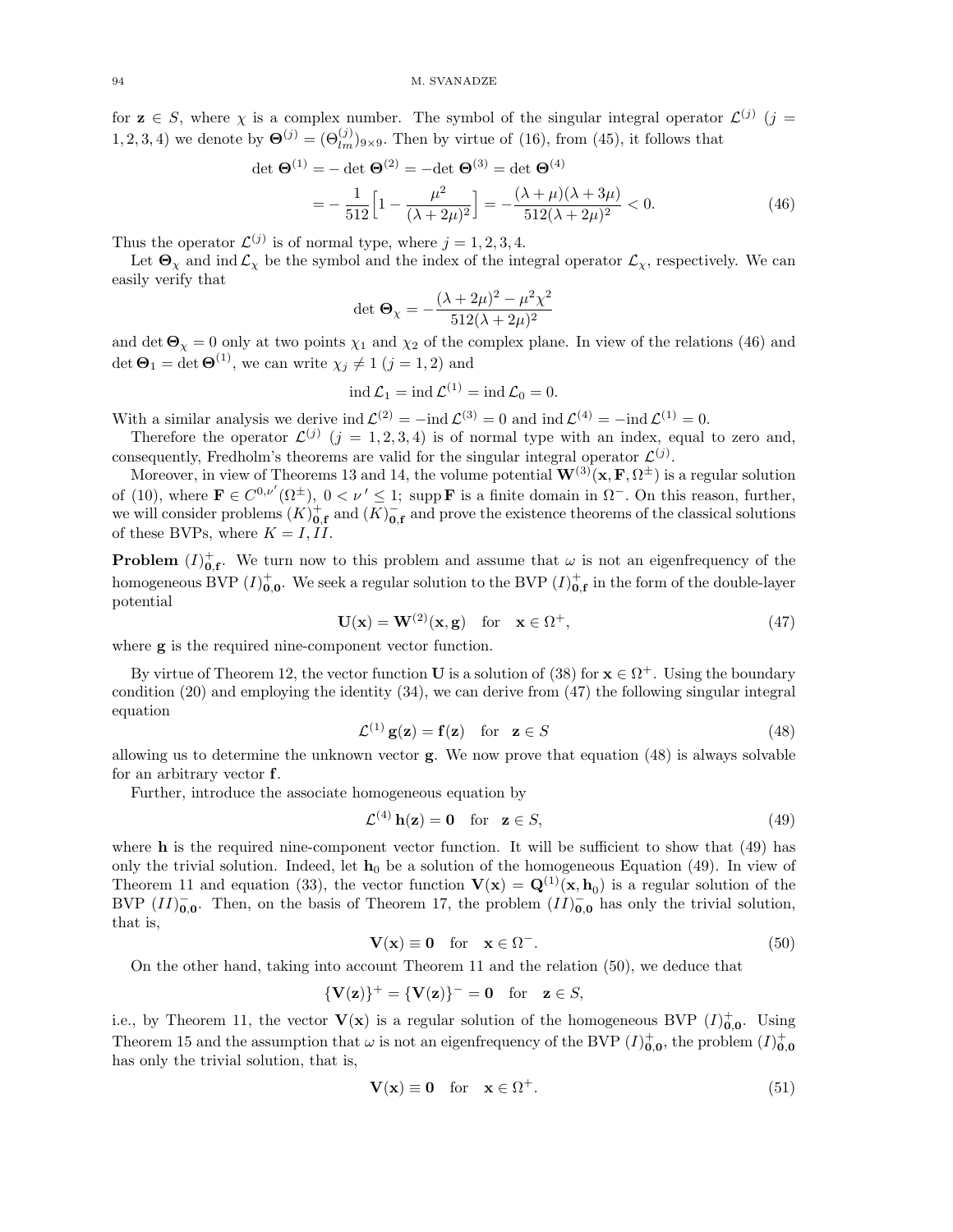By virtue of the relations (50), (51) and (55) it follows that

$$
\mathbf{h}_0(\mathbf{z}) = \{\mathbf{P}(\mathbf{D_z},\mathbf{n})\mathbf{V}(\mathbf{z})\}^- - \{\mathbf{P}(\mathbf{D_z},\mathbf{n})\mathbf{V}(\mathbf{z})\}^+ = \mathbf{0} \quad \text{for} \quad \mathbf{z} \in S.
$$

Thus the homogeneous Equation (49) has only the trivial solution and therefore on the basis of Fredholm's theorem, the integral Equation (48) is always solvable for an arbitrary vector **f**. We have thereby proved the following result.

**Theorem 18.** If  $S \in C^{2,\nu}$ ,  $f \in C^{1,\nu'}(S)$ ,  $0 < \nu' < \nu \leq 1$ , and  $\omega$  is not an eigenfrequency of the BVP  $(I)_{\mathbf{0},\mathbf{0}}^+$ , then a regular solution of the internal BVP  $(I)_{\mathbf{0},\mathbf{f}}^+$  exists, is unique and represented by double-layer potential  $(47)$ , where  $g$  is a solution of the singular integral Equation  $(48)$  which is always solvable for an arbitrary vector f.

**Problem**  $(II)_{0,\mathbf{f}}^+$ . Let us assume that  $\omega$  is not an eigenfrequency of the BVP  $(II)_{0,0}^+$ . We seek a regular solution to the BVP  $(II)_{0,\mathbf{f}}^+$  in the form of the single-layer potential

$$
\mathbf{U}(\mathbf{x}) = \mathbf{W}^{(1)}(\mathbf{x}, \mathbf{g}) \quad \text{for} \quad \mathbf{x} \in \Omega^{+}, \tag{52}
$$

where **g** is the required nine-component vector function.

On the basis of Theorem 11, the vector function **U** is a solution of (38) for  $\mathbf{x} \in \Omega^+$ . Using the boundary condition (40) and keeping in mind the identity (33), from (52) we obtain a singular integral equation

$$
\mathcal{L}^{(2)}\mathbf{g}(\mathbf{z}) = \mathbf{f}(\mathbf{z}) \quad \text{for} \quad \mathbf{z} \in S \tag{53}
$$

allowing us to determine the unknown vector g. We prove that equation (53) is always solvable for an arbitrary vector f.

Let us consider the homogeneous equation

$$
-\frac{1}{2}\mathbf{g}_0(\mathbf{z}) + \mathbf{P}(\mathbf{D}_{\mathbf{z}}, \mathbf{n})\mathbf{W}^{(1)}(\mathbf{z}, \mathbf{g}_0) = \mathbf{0} \quad \text{for} \quad \mathbf{z} \in S,
$$
\n(54)

where  $\mathbf{g}_0$  is the required nine-component vector function. It will be sufficient to show that (54) has only the trivial solution. Using Theorem 11 and equation (54), the vector function  $\mathbf{V}(\mathbf{x}) = \mathbf{W}^{(1)}(\mathbf{x}, \mathbf{g}_0)$  is a regular solution of the internal homogeneous BVP  $(II)_{0,0}^+$ . By Theorem 16 and the assumption that  $\omega$  is not an eigenfrequency of the problem  $(II)_{0,0}^+$ , this problem has only the trivial solution, that is,

$$
\mathbf{V}(\mathbf{x}) \equiv \mathbf{0} \quad \text{for} \quad \mathbf{x} \in \Omega^{+}.\tag{55}
$$

Then on the basis of Theorem 11 and the relation (55), we can write

$$
\{V(z)\}^- = \{V(z)\}^+ = 0 \text{ for } z \in S,
$$

i.e., by virtue of Theorem 11, the vector  $\mathbf{V}(\mathbf{x})$  is a regular solution of problem  $(I)_{0,0}^-$ . Now, using Theorem 17, the problem  $(I)_{0,0}^-$  has only the trivial solution, that is,

$$
\mathbf{V}(\mathbf{x}) \equiv \mathbf{0} \quad \text{for} \quad \mathbf{x} \in \Omega^-.
$$
 (56)

Combining equations (55) and (56) with identity (33), we can further conclude that

$$
\mathbf{g}_0(\mathbf{z}) = \{\mathbf{P}(\mathbf{D}_{\mathbf{z}}, \mathbf{n})\mathbf{V}(\mathbf{z})\}^- - \{\mathbf{P}(\mathbf{D}_{\mathbf{z}}, \mathbf{n})\mathbf{V}(\mathbf{z})\}^+ = \mathbf{0} \quad \text{for} \quad \mathbf{z} \in S.
$$

Thus the homogeneous Equation (54) has only the trivial solution and therefore, on the basis of Fredholm's theorem, the integral Equation (53) is always solvable for an arbitrary vector f.

We have thereby proved the following consequences.

**Theorem 19.** If  $S \in C^{2,\nu}$ ,  $f \in C^{0,\nu'}(S)$ ,  $0 < \nu' < \nu \leq 1$ , and  $\omega$  is not an eigenfrequency of the  $BVP (II)_{0,0}^+$ , then a regular solution of the internal  $BVP (II)_{0,\text{f}}^+$  exists, is unique and represented by single-layer potential  $(52)$ , where **g** is a solution of the singular integral Equation  $(53)$  which is always solvable for an arbitrary vector f.

**Problem**  $(I)_{0,\mathbf{f}}^-$ . In a similar manner as in Theorems 18 and 19, the following result is proved.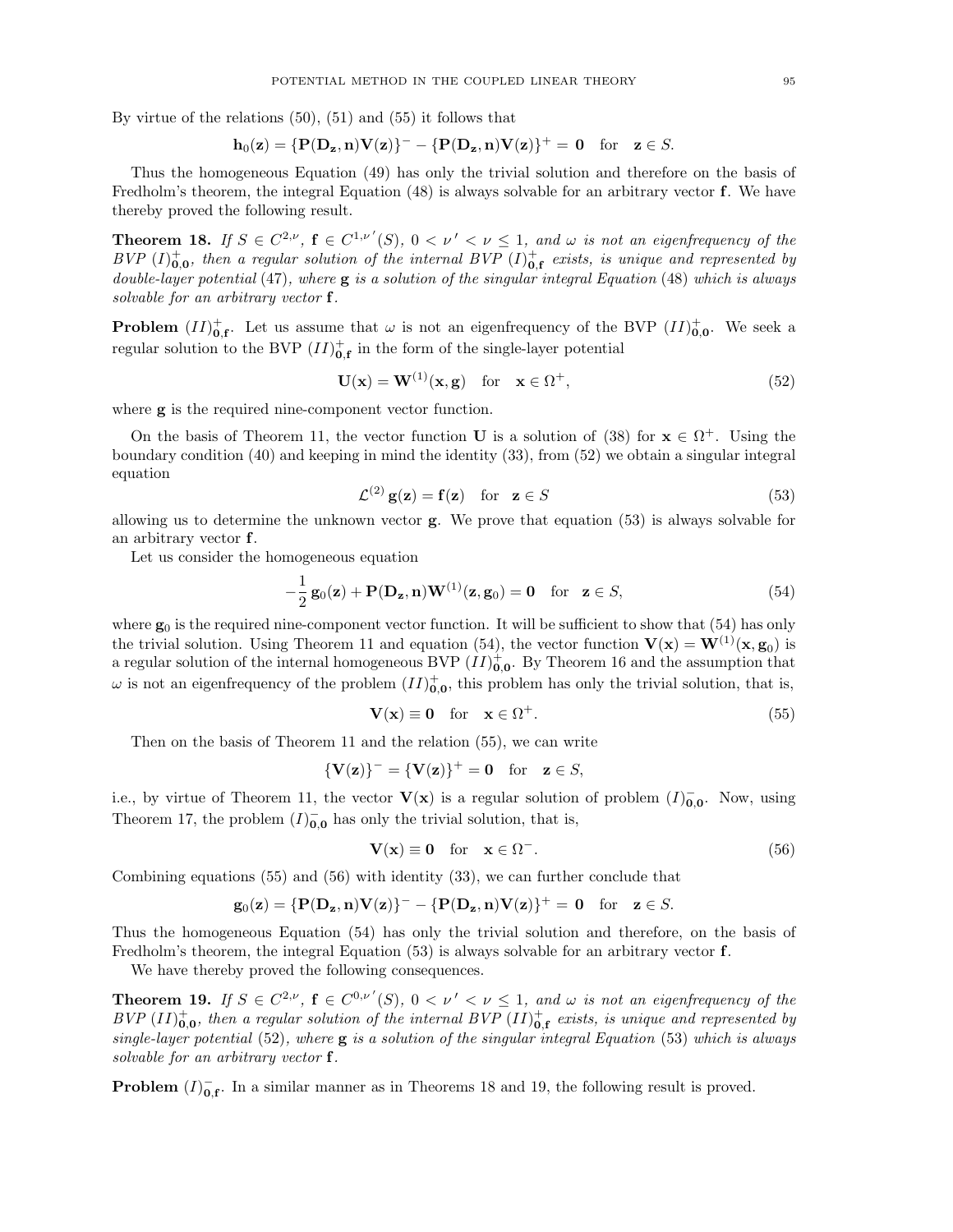**Theorem 20.** If  $S \in C^{2,\nu}$ ,  $\mathbf{f} \in C^{1,\nu'}(S)$ ,  $0 < \nu' < \nu \leq 1$ , then a regular solution U of the external  $BVP (I)_{0, f}^-$  exists, is unique and represented by a sum of double- and single-layer potentials

$$
\mathbf{U}(\mathbf{x}) = \mathbf{W}^{(2)}(\mathbf{x}, \mathbf{g}) + (1 - i)\mathbf{W}^{(1)}(\mathbf{x}, \mathbf{g}) \quad \text{for} \quad \mathbf{x} \in \Omega^-,
$$

where  $g$  is a solution of the singular integral equation

$$
\mathcal{L}^{(3)}\mathbf{g}(\mathbf{z}) + (1-i)\mathbf{W}^{(1)}(\mathbf{z}, \mathbf{g}) = \mathbf{f}(\mathbf{z}) \quad \text{for} \quad \mathbf{z} \in S
$$

which is always solvable for an arbitrary vector **f**.

**Problem**  $(II)_{0,\mathbf{f}}^-$ . Finally, we seek a regular solution to this problem in the form

$$
\mathbf{U}(\mathbf{x}) = \mathbf{W}^{(1)}(\mathbf{x}, \mathbf{h}) + \mathbf{U}^*(\mathbf{x}) \quad \text{for} \quad \mathbf{x} \in \Omega^-, \tag{57}
$$

where **h** is the required nine-component vector function and the nine-component vector function **U**<sup>∗</sup> is a regular solution of the equation

$$
\mathbf{A}(\mathbf{D}_{\mathbf{x}})\mathbf{U}^*(\mathbf{x}) = \mathbf{0} \quad \text{for} \quad \mathbf{x} \in \Omega^-.
$$
 (58)

Combining equations  $(22)$ ,  $(33)$  and  $(57)$  for determining the unknown vector **h**, we can obtain the following singular integral equation:

$$
\mathcal{L}^{(4)}\mathbf{h}(\mathbf{z}) = \mathbf{f}^*(\mathbf{z}) \quad \text{for} \quad \mathbf{z} \in S,
$$
\n(59)

where

$$
\mathbf{f}^*(\mathbf{z}) = \mathbf{f}(\mathbf{z}) - \{ \mathbf{P}(\mathbf{D}_{\mathbf{z}}, \mathbf{n}) \mathbf{U}^*(\mathbf{z}) \}^{-}.
$$
 (60)

Now we prove that equation  $(59)$  is always solvable for an arbitrary vector **f**. We assume that the homogeneous equation

$$
\mathcal{L}^{(4)}\,\mathbf{h}(\mathbf{z}) = \mathbf{0} \tag{61}
$$

has m linearly independent orthonormal solutions  $\{\mathbf{h}^{(l)}(\mathbf{z})\}_{l=1}^m$ . By Fredholm's theorem, the solvability condition of equation (59) can be written as

$$
\int_{S} {\mathbf{P}(\mathbf{D}_{\mathbf{z}}, \mathbf{n}) \mathbf{U}^*(\mathbf{z})}^{-} \cdot \boldsymbol{\psi}^{(l)}(\mathbf{z}) d_{\mathbf{z}} S = N_l,
$$
\n(62)

where

$$
N_l = \int_{S} \mathbf{f}(\mathbf{z}) \cdot \boldsymbol{\psi}^{(l)}(\mathbf{z}) d_{\mathbf{z}} S
$$

and  ${\{\psi^{(l)}(\mathbf{z})\}}_{l=1}^m$  is a complete system of solutions of the homogeneous associated equation of (61), i.e.,

$$
\mathcal{L}^{(1)}\,\psi^{(l)}=\mathbf{0},\quad l=1,2,\ldots,m.
$$

We can easily verify that condition (62) takes the form

$$
\int_{S} \mathbf{h}^{(l)}(\mathbf{z}) \cdot \{ \mathbf{U}^*(\mathbf{z}) \}^- d_{\mathbf{z}} S = -N_l, \quad l = 1, 2, \dots, m.
$$
\n(63)

Let the vector  $\mathbf{U}^*$  be a solution of (58) satisfying the boundary condition

$$
\{\mathbf U^*(\mathbf z)\}^- = \hat{\mathbf f}(\mathbf z),\tag{64}
$$

where

$$
\hat{\mathbf{f}}(\mathbf{z}) = \sum_{l=1}^{m} N_l \mathbf{h}^{(l)}(\mathbf{z}).
$$
\n(65)

On the basis of Theorem 20, the BVP (58), (64) is always solvable. Then, in view of the orthonormalization of  ${\bf h}^{(l)}({\bf z})\}_{l=1}^m$ , condition (63) is fulfilled automatically and the solvability of (59) is proved. Therefore the existence of regular solution of problem  $(II)_{0,\mathbf{f}}^-$  is proved, too. Thus, the following theorem has been proved.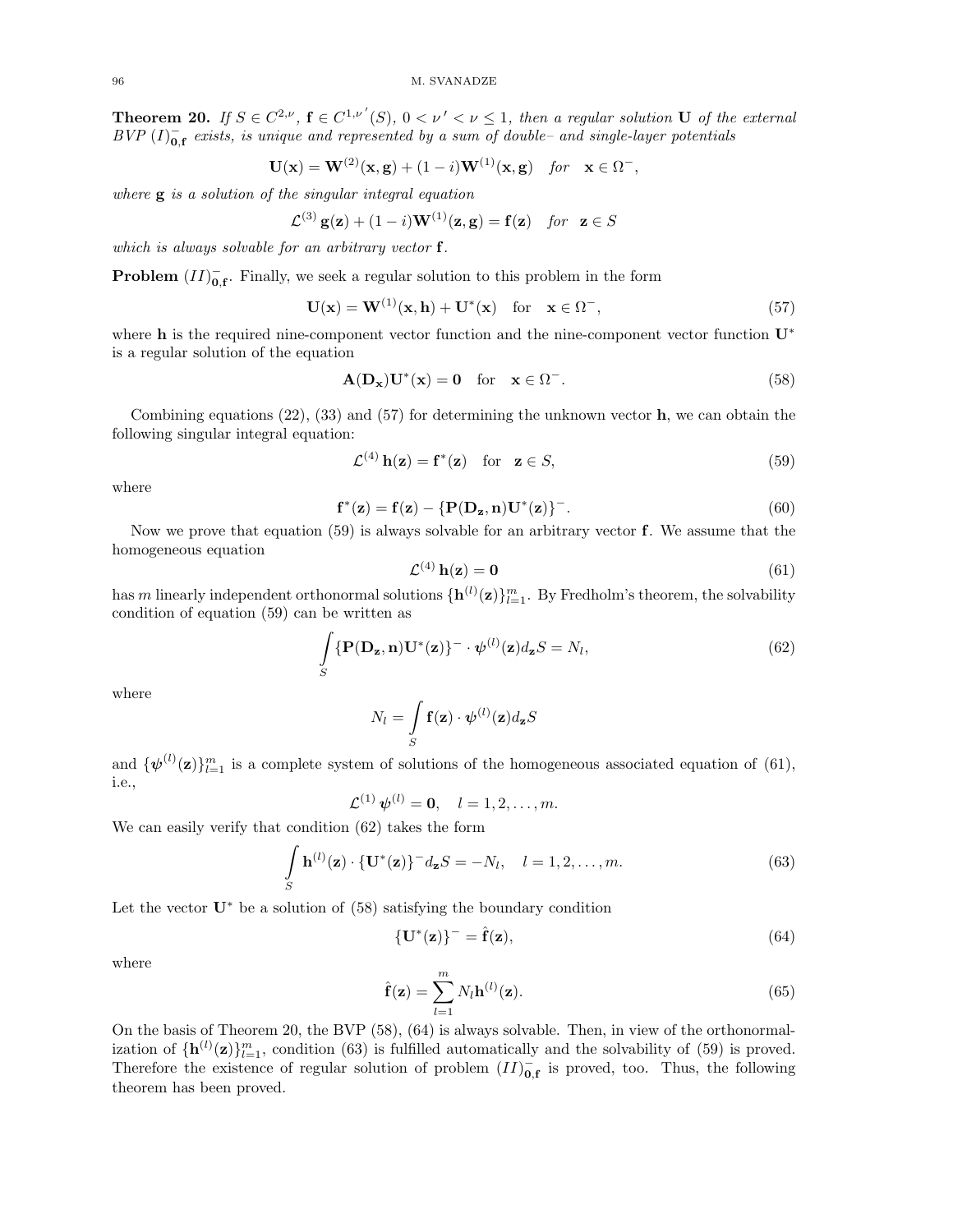**Theorem 21.** If  $S \in C^{2,\nu}$ ,  $\mathbf{f} \in C^{0,\nu'}(S)$ ,  $0 < \nu' < \nu \leq 1$ , then a regular solution U of the external  $BVP (II)_{0,\textbf{f}}^-$  exists, is unique and is represented by the sum (57), where h is a solution of the singular integral Equation (59) which is always solvable,  $U^*$  is the solution of BVP (58), (64) which is always solvable; and the vector functions  $f^*$  and  $\hat{f}$  are determined by (60) and (65), respectively.

### 8. Concluding Remarks

1. In the present paper, the coupled linear model of elastic triple-porosity materials is considered in which the coupled phenomenon of the concepts of Darcy's extended law and the volume fractions of three levels of pore networks is proposed, and the following results are obtained:

(i) The fundamental solution of the system of steady vibration equations is constructed explicitly by means of elementary functions and its basic properties are established.

(ii) Green's identities are obtained and the uniqueness theorems of the basic internal and external BVPs of steady vibrations are proved.

(iii) The surface (single– and double-layer) and the volume potentials are introduced and their basic properties are established.

(iv) Finally, the existence theorems for regular (classical) solutions of the above- mentioned BVPs are proved by using the potential method and the theory of singular integral equations.

2. On the basis of results of this paper it is possible:

(i) to introduce a coupled linear model of thermoelastic triple-porosity materials in which the coupled phenomenon of the concepts of Darcy's law and the volume fraction is proposed;

(ii) to investigate the non-classical BVPs of this model by using the potential method and the theory of singular integral equations.

#### Acknowledgement

This work was supported by the Shota Rustaveli National Science Foundation of Georgia (SRNSFG)  $[Project \# FR-19-4790].$ 

#### **REFERENCES**

- 1. D. Abdassah, I. Ershaghi, Triple-porosity systems for representing naturally fractured reservoirs. SPE Form Eval. 1 (1986), no. 02, 113–127. DOI:https://doi.org/10.2118/13409-PA.
- 2. R. F. Aguilera, A triple-porosity model for petrophysical analysis of naturally fractured reservoirs. Petrophysics 45 (2004), no. 2, 157–166.
- 3. M. Bai, J. C. Roegiers, Triple-porosity analysis of solute transport. J. Contam. Hydrol. 28 (1997), no. 3, 247–266.
- 4. J. Bear, Modeling Phenomena of Flow and Transport in Porous Media. With appendices by Raphael Semiat, Jonathan Ajo-Franklin, Marco Voltolini and David Trebotich. Theory and Applications of Transport in Porous Media, 31. Springer, Cham, 2018.
- 5. M. A. Biot, General theory of three-dimensional consolidation. J. Appl. Physics 12 (1941), no. 2, 155–164.
- 6. L. Bitsadze, Explicit solution of the Dirichlet boundary value problem of elasticity for porous infinite strip. Zeit. Angew. Math. Phys. 71 (2020), no. 5, Article number 145. DOI:https://doi.org/10.1007/s00033-020-01379-5.
- 7. L. Bitsadze, Explicit solutions of quasi-static problems in the coupled theory of poroelasticity. Contin. Mech. Thermodyn. 33 (2021), no. 6, 2481–2492.
- 8. R. de Boer, Theory of Porous Media: Highlights in the Historical Development and Current State. Springer-Verlag, Berlin, Heidelberg, New York, 2000.
- 9. A. H. D. Cheng, Poroelasticity. Theory and Applications of Transport in Porous Media, 27. Springer International Publishing AG, Switzerland, 2016.
- 10. O. Coussy, Mechanics and Physics of Porous Solids. Wiley, Chichester, U.K., 2010.
- 11. S. C. Cowin (ed.), Bone Mechanics Handbook. Informa Healthcare USA Inc., New York, 2008.
- 12. S. C. Cowin, J. W. Nunziato, Linear elastic materials with voids. J. Elast. 13 (1983), no. 2, 125–147.
- 13. Y. Ichikawa, A. P. S. Selvadurai, Transport Phenomena in Porous Media: Aspects of Micro/Macro Behaviour. Springer-Verlag, Berlin, Heidelberg, 2012.
- 14. D. Iesan, R. Quintanilla, On a theory of thermoelastic materials with a double porosity structure. J. Thermal Stress. 37 (2014), no. 9, 1017–1036.
- 15. O. Kolditz, T. Nagel, H. Shao, W. Wang, S. Bauer (eds), Thermo-Hydro-Mechanical- Chemical Processes in Fractured Porous Media: Modelling and Benchmarking. From Benchmarking to Tutoring. Cham, Switzerland: Springer International Publishing AG, 2018.
- 16. V. D. Kupradze, T. G. Gegelia, M. O. Basheleishvili, T. V. Burchuladze, Three-Dimensional Problems of the Mathematical Theory of Elasticity and Thermoelasticity. Amsterdam: North-Holland, 1979.